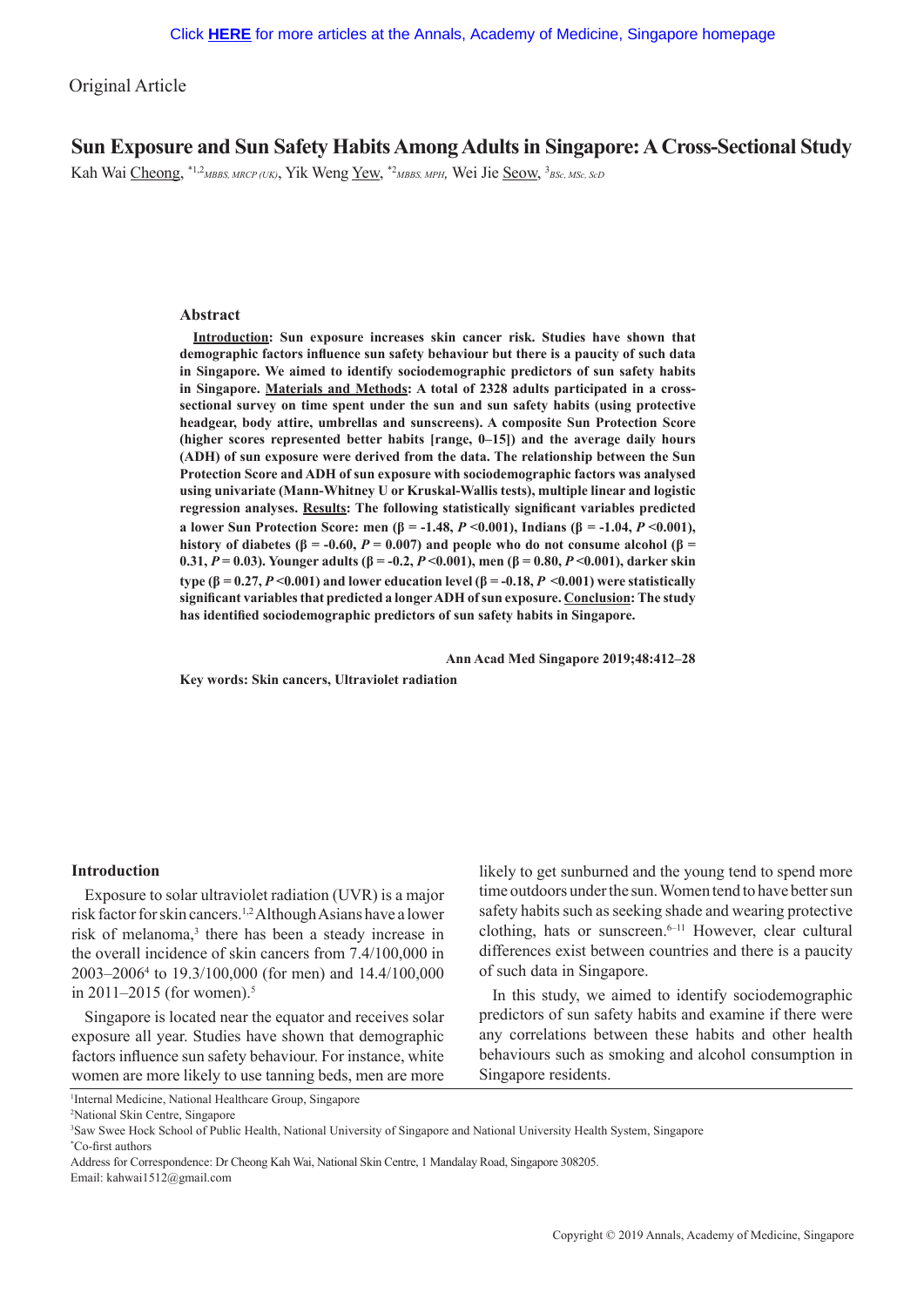# **Materials and Methods**

# *Study Population*

A total of 2328 Singapore citizens and permanent residents aged 18‒79 years old were recruited under the Singapore Health (SH) study from August 2012 to March 2013. The SH study is a nationally representative cross-sectional survey designed to estimate the prevalence of chronic diseases and specific health behaviours.12 Information on umbrella, sunscreen, headgear and protective attire use was obtained. Demographic data such as age, gender, ethnic group, Fitzpatrick skin type, marital status, employment status, smoking history, alcohol consumption, body mass index (BMI), education level, household income, history of diabetes mellitus, hypertension and hyperlipidaemia were obtained in the same interview session. In line with local clinical practice guidelines for obesity, $13 \text{ BMI} > 23$ was considered overweight (instead of the World Health Organization's classification of 25). Interviewers were asked to classify the Fitzpatrick skin type of the participant using a chart.14 Consent was obtained from all participants. The study was approved by the ethics review board of the National University of Singapore.

## *Sun Protection Score*

A composite Sun Protection Score was formulated from the responses with a higher score representing better habits (range, 0–15). Three points were each allocated to the following categories: headgear use, umbrella use, habits at work, habits at leisure time where shade is available, and habits at leisure time where shade is not available. The latter 3 categories were divided into 3 sub-questions to examine upper body attire, lower body attire and sunscreen use during each period. Only participants who applied sunscreen with a sun protection factor (SPF) of  $\geq$ 30 were awarded a point. This is because using a sunscreen of SPF of ≤30 is more likely to provide inadequate sun protection as studies have shown that SPF values on product labels are often overestimated and that many individuals apply less than half the recommended amount of sunscreen.<sup>15-17</sup>

## *Average Daily Hours (ADH) of Sun Exposure*

Participants were asked how many hours they spent under direct sun exposure on work days and on rest days. The average number of hours spent under the sun in a day, or average daily hours (ADH), was calculated using the number of days the participant reported to work per week.

#### *Statistical Analysis*

Univariate analysis was performed (with Sun Protection Score and ADH as dependent variables) using the Mann-Whitney U test for independent variables with 2 groups

Multiple linear regression analysis was then performed with Sun Protection Score and ADH hours as continuous dependent variables and age, gender, ethnic groups, Fitzpatrick skin type, marital status, employment status, smoking history, alcohol consumption, BMI, education level, household income, history of diabetes mellitus, hypertension and hyperlipidaemia as independent variables. Beta coefficient (β) and *P* values were calculated to test the null hypotheses of no significant association between the variables of interest with Sun Protection Score and ADH. Multicollinearity between the independent variables was assessed using variance inflation factor.

Multiple logistic regression analysis was performed with the individual sun safety habits ("umbrella use", "protective headgear use", "sunscreen use", "wearing of protective upper body attire", "wearing of protective lower body attire", "wearing of protective attire at any time") dichotomised into "yes" or "no" responses as the dependent variables and age, gender, ethnic groups, Fitzpatrick skin type, marital status, employment status, smoking history, alcohol consumption, BMI, education level, household income, history of diabetes mellitus, hypertension and hyperlipidaemia as independent variables. Odds ratios (ORs), 95% confidence intervals (CIs) and *P* values were calculated to test the null hypotheses of no association between variables of interest and sun safety habits.

A two-sided *P* <0.05 was considered statistically significant. Statistical Package for Social Sciences (version 25) was used to conduct the analysis.

#### **Results**

The mean age of the participants was  $42.6 \pm 15.1$  years and 48.5% were male. There was an overrepresentation of Malays, Indians and other races compared to the racial make-up in Singapore. The majority of participants had either Fitzpatrick type 3 or 4 skin. The mean ADH was  $1.45 \pm 1.59$  hours (range, 0–12 hours), of which  $1.39 \pm 1.59$ 1.95 hours (range, 0–12 hours) were spent at work and 1.52  $\pm$  1.57 hours (range, 0–12 hours) were spent on rest days.

Few participants engaged in regular sun safety habits. Only 14.2% of participants wore protective headgear, 18.8% used umbrellas regularly and 23.9% applied sunscreens with an SPF of  $\geq$ 30. Less than half wore protective upper or lower body attire at any time (Tables 1 and 2; Supplementary Table 1 provides a detailed breakdown analysis on use of upper and lower body protective attire). The mean Sun Protection Score was  $3.31 \pm 2.44$  (range, 0–13).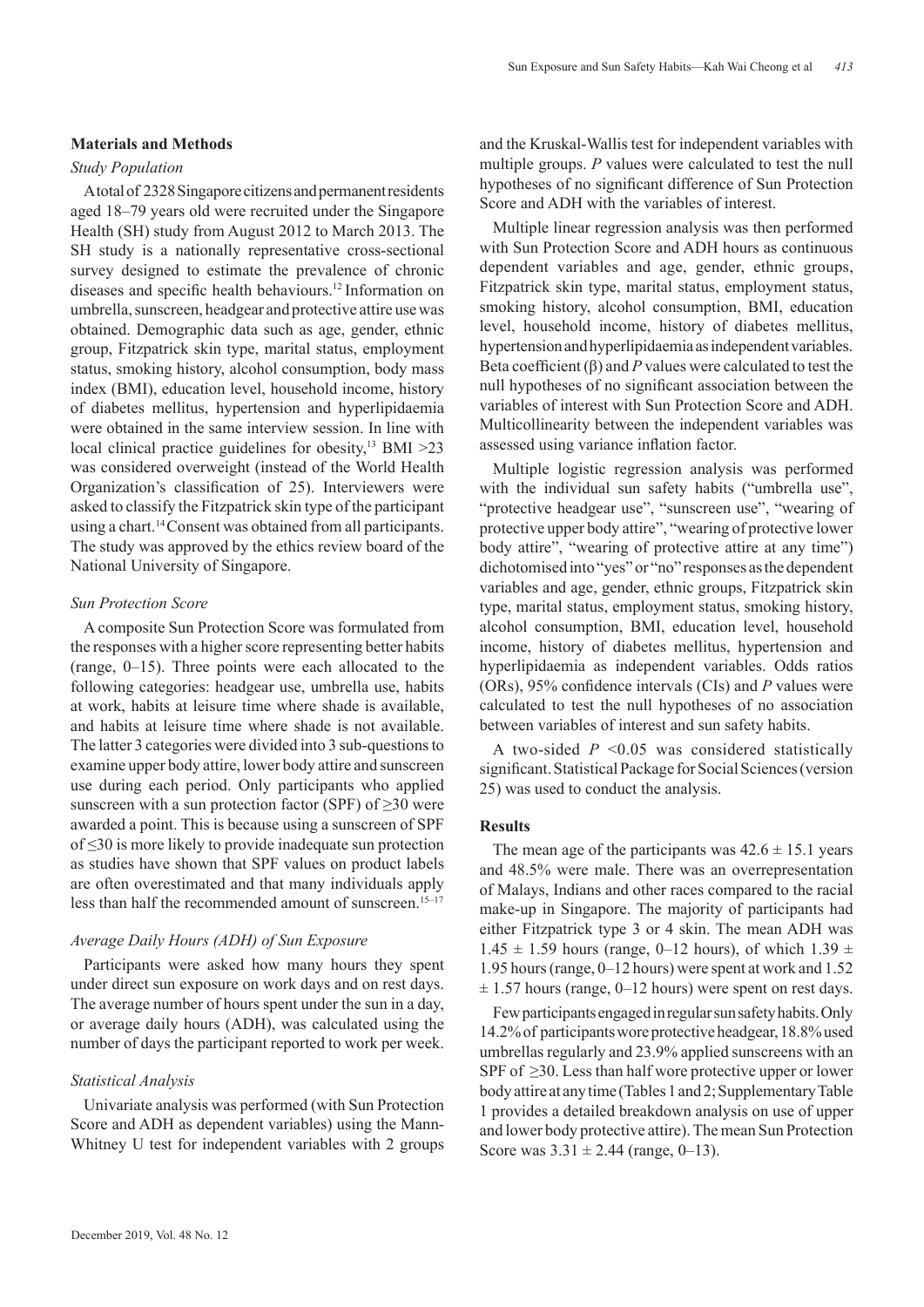| ׇׇ֦֘֡           |
|-----------------|
|                 |
| ļ<br>I          |
| ļ               |
| j               |
| í               |
| l               |
| )<br>Ì<br>l     |
|                 |
|                 |
|                 |
| l<br>I<br>ׇ֚֘֝֕ |
| ļ<br>١          |
| Table           |
|                 |

| P Value<br>0.001<br>0.001<br>0.43<br>0.96<br>0.98<br>0.05<br>0.62<br>0.02<br>0.29<br>0.52<br>0.99<br>0.02<br>0.02<br>$0.01$<br>$\mathbf{I}$<br>$\mathbf I$<br>$\mathbf I$<br>$\blacksquare$<br>$\blacksquare$<br>$\mathbf I$<br>$\mathbf I$<br>$\mathbf{I}$<br>Upper CI<br>95%<br>0.12<br>3.35<br>2.00<br>1.96<br>1.96<br>1.04<br>1.23<br>2.01<br>0.95<br>0.92<br>2.23<br>0.99<br>1.22<br>$\mathbf{r}$<br>$\mathbf{I}$<br>$\mathbf{r}$<br>$\mathbf{I}$<br>$\mathbf I$<br>$\blacksquare$<br>$\mathbf{I}$<br>$\mathbf{I}$<br>$\blacksquare$<br>Lower <sub>CI</sub><br>95%<br>0.46<br>1.20<br>0.05<br>0.34<br>1.04<br>0.70<br>0.29<br>0.57<br>0.43<br>0.51<br>0.21<br>$1.01\,$<br>0.41<br>$\mathbf{r}$<br>$\mathbf{r}$<br>$\mathbf{I}$<br>$\blacksquare$<br>$\mathbf{I}$<br>$\mathbf{I}$<br>$\mathbf{I}$<br>$\mathbf{I}$<br>Adjusted<br>$0.08\,$<br>$1.00\,$<br>0.60<br>0.70<br>0.65<br>$1.00\,$<br>1.48<br>$1.03$<br>$1.00\,$<br>$1.00\,$<br>1.02<br>0.99<br>1.54<br>$1.00\,$<br>1.00<br>$1.00\,$<br>0.93<br>$1.00\,$<br>0.67<br>$\approx$<br>1.51<br>0.61<br>$\circ$<br>1070<br>446<br>536<br>1181<br>969<br>688<br>543<br>365<br>124<br>423<br>853<br>953<br>725<br>922<br>637<br>982<br>391<br>881<br>$\mathsf{S}^{\mathsf{o}}$<br>83<br>24<br>$\circ$<br>$\blacksquare$<br>338<br>214<br>156<br>180<br>190<br>180<br>Yes<br>260<br>279<br>320<br>190<br>151<br>35<br>$\overline{10}$<br>37<br>$90\,$<br>50<br>74<br>69<br>53<br>13<br>$\circ$<br>$\blacksquare$<br>P Value<br>< 0.001<br>0.001<br>0.76<br>0.45<br>0.15<br>0.47<br>0.11<br>0.23<br>0.43<br>0.99<br>0.43<br>0.43<br>0.41<br>0.21<br>$\blacksquare$<br>$\mathbf{I}$<br>$\mathbf I$<br>$\blacksquare$<br>$\mathbf{I}$<br>$\blacksquare$<br>$\mathbf I$<br>$\mathbf I$<br>Upper CI<br>95%<br>3.25<br>3.18<br>7.75<br>13.5<br>9.20<br>1.02<br>1.20<br>12.7<br>1.62<br>1.49<br>1.67<br>1.63<br>1.21<br>$\blacksquare$<br>$\mathbf{I}$<br>$\mathbf{I}$<br>$\mathbf{I}$<br>$\mathbf I$<br>$\blacksquare$<br>$\mathbf{I}$<br>$\mathbf{I}$<br>$\mathbf I$<br>Lower <sub>CI</sub><br>95%<br>0.66<br>1.58<br>0.54<br>0.40<br>0.39<br>0.80<br>0.80<br>0.75<br>0.99<br>1.34<br>0.43<br>0.67<br>$0.81\,$<br>$\mathbf{I}$<br>$\mathbf{I}$<br>$\mathbf{I}$<br>$\mathbf{I}$<br>$\mathbf{I}$<br>$\mathbf{I}$<br>$\mathbf{I}$<br>$\blacksquare$<br>Adjusted<br>2.26<br>$1.00\,$<br>$1.00\,$<br>2.06<br>1.76<br>1.88<br>1.16<br>1.16<br>$1.00\,$<br>1.15<br>1.05<br>0.89<br>0.72<br>$1.00\,$<br>2.62<br>3.00<br>$1.00\,$<br>$1.00\,$<br>$1.00\,$<br>$1.00\,$<br>$\alpha$<br>$1.01\,$<br>$\circ$<br>1088<br>1182<br>1131<br>910<br>770<br>1141<br>786<br>988<br>708<br>932<br>218<br>103<br>355<br>118<br>554<br>512<br>565<br>$\mathsf{S}^{\mathsf{o}}$<br>422<br>397<br>32<br>$\circ$<br>$\blacksquare$<br>Yes<br>208<br>213<br>138<br>142<br>129<br>109<br>187<br>154<br>151<br>171<br>76<br>$98\,$<br>94<br>37<br>$\overline{17}$<br>89<br>19<br>$72$<br>67<br>$\sim$<br>$\circ$<br>$\mathbf{I}$<br>Single/divorced/widowed<br>Body mass index $(>23)$<br>Fitzpatrick skin type<br>Employment status<br>Ever drank alcohol<br>Unemployed<br>Marital status<br>Ever smoked<br>Employed<br>Age (years)<br>Chinese<br>Married<br>Female<br>Malay<br>Indian<br>Gender<br>$\rm {Male}$<br>Yes<br>Yes<br>Yes<br>Race<br>$\stackrel{\circ}{\mathbf{Z}}$<br>$\stackrel{\mathtt{o}}{\mathsf{z}}$<br>$\stackrel{\circ}{\mathbf{Z}}$<br>$\circ$<br>$\mathcal{L}$<br>$\sim$<br>4<br>$\sim$ | Table 1. Logistic Regression Model With Protective Headgear and Umbrella Use as Dichotomous Dependent Variables<br>Variable |  | Protective Headgear Use |  |  | Umbrella Use |  |
|-------------------------------------------------------------------------------------------------------------------------------------------------------------------------------------------------------------------------------------------------------------------------------------------------------------------------------------------------------------------------------------------------------------------------------------------------------------------------------------------------------------------------------------------------------------------------------------------------------------------------------------------------------------------------------------------------------------------------------------------------------------------------------------------------------------------------------------------------------------------------------------------------------------------------------------------------------------------------------------------------------------------------------------------------------------------------------------------------------------------------------------------------------------------------------------------------------------------------------------------------------------------------------------------------------------------------------------------------------------------------------------------------------------------------------------------------------------------------------------------------------------------------------------------------------------------------------------------------------------------------------------------------------------------------------------------------------------------------------------------------------------------------------------------------------------------------------------------------------------------------------------------------------------------------------------------------------------------------------------------------------------------------------------------------------------------------------------------------------------------------------------------------------------------------------------------------------------------------------------------------------------------------------------------------------------------------------------------------------------------------------------------------------------------------------------------------------------------------------------------------------------------------------------------------------------------------------------------------------------------------------------------------------------------------------------------------------------------------------------------------------------------------------------------------------------------------------------------------------------------------------------------------------------------------------------------------------------------------------------------------------------------------------------------------------------------------------------------------------------------------------------------------------------------------------------------------------------------------------------------------------------------------------------------------------------------------------------------------------------------------------------------------------------------------------|-----------------------------------------------------------------------------------------------------------------------------|--|-------------------------|--|--|--------------|--|
|                                                                                                                                                                                                                                                                                                                                                                                                                                                                                                                                                                                                                                                                                                                                                                                                                                                                                                                                                                                                                                                                                                                                                                                                                                                                                                                                                                                                                                                                                                                                                                                                                                                                                                                                                                                                                                                                                                                                                                                                                                                                                                                                                                                                                                                                                                                                                                                                                                                                                                                                                                                                                                                                                                                                                                                                                                                                                                                                                                                                                                                                                                                                                                                                                                                                                                                                                                                                                               |                                                                                                                             |  |                         |  |  |              |  |
|                                                                                                                                                                                                                                                                                                                                                                                                                                                                                                                                                                                                                                                                                                                                                                                                                                                                                                                                                                                                                                                                                                                                                                                                                                                                                                                                                                                                                                                                                                                                                                                                                                                                                                                                                                                                                                                                                                                                                                                                                                                                                                                                                                                                                                                                                                                                                                                                                                                                                                                                                                                                                                                                                                                                                                                                                                                                                                                                                                                                                                                                                                                                                                                                                                                                                                                                                                                                                               |                                                                                                                             |  |                         |  |  |              |  |
|                                                                                                                                                                                                                                                                                                                                                                                                                                                                                                                                                                                                                                                                                                                                                                                                                                                                                                                                                                                                                                                                                                                                                                                                                                                                                                                                                                                                                                                                                                                                                                                                                                                                                                                                                                                                                                                                                                                                                                                                                                                                                                                                                                                                                                                                                                                                                                                                                                                                                                                                                                                                                                                                                                                                                                                                                                                                                                                                                                                                                                                                                                                                                                                                                                                                                                                                                                                                                               |                                                                                                                             |  |                         |  |  |              |  |
|                                                                                                                                                                                                                                                                                                                                                                                                                                                                                                                                                                                                                                                                                                                                                                                                                                                                                                                                                                                                                                                                                                                                                                                                                                                                                                                                                                                                                                                                                                                                                                                                                                                                                                                                                                                                                                                                                                                                                                                                                                                                                                                                                                                                                                                                                                                                                                                                                                                                                                                                                                                                                                                                                                                                                                                                                                                                                                                                                                                                                                                                                                                                                                                                                                                                                                                                                                                                                               |                                                                                                                             |  |                         |  |  |              |  |
|                                                                                                                                                                                                                                                                                                                                                                                                                                                                                                                                                                                                                                                                                                                                                                                                                                                                                                                                                                                                                                                                                                                                                                                                                                                                                                                                                                                                                                                                                                                                                                                                                                                                                                                                                                                                                                                                                                                                                                                                                                                                                                                                                                                                                                                                                                                                                                                                                                                                                                                                                                                                                                                                                                                                                                                                                                                                                                                                                                                                                                                                                                                                                                                                                                                                                                                                                                                                                               |                                                                                                                             |  |                         |  |  |              |  |
|                                                                                                                                                                                                                                                                                                                                                                                                                                                                                                                                                                                                                                                                                                                                                                                                                                                                                                                                                                                                                                                                                                                                                                                                                                                                                                                                                                                                                                                                                                                                                                                                                                                                                                                                                                                                                                                                                                                                                                                                                                                                                                                                                                                                                                                                                                                                                                                                                                                                                                                                                                                                                                                                                                                                                                                                                                                                                                                                                                                                                                                                                                                                                                                                                                                                                                                                                                                                                               |                                                                                                                             |  |                         |  |  |              |  |
|                                                                                                                                                                                                                                                                                                                                                                                                                                                                                                                                                                                                                                                                                                                                                                                                                                                                                                                                                                                                                                                                                                                                                                                                                                                                                                                                                                                                                                                                                                                                                                                                                                                                                                                                                                                                                                                                                                                                                                                                                                                                                                                                                                                                                                                                                                                                                                                                                                                                                                                                                                                                                                                                                                                                                                                                                                                                                                                                                                                                                                                                                                                                                                                                                                                                                                                                                                                                                               |                                                                                                                             |  |                         |  |  |              |  |
|                                                                                                                                                                                                                                                                                                                                                                                                                                                                                                                                                                                                                                                                                                                                                                                                                                                                                                                                                                                                                                                                                                                                                                                                                                                                                                                                                                                                                                                                                                                                                                                                                                                                                                                                                                                                                                                                                                                                                                                                                                                                                                                                                                                                                                                                                                                                                                                                                                                                                                                                                                                                                                                                                                                                                                                                                                                                                                                                                                                                                                                                                                                                                                                                                                                                                                                                                                                                                               |                                                                                                                             |  |                         |  |  |              |  |
|                                                                                                                                                                                                                                                                                                                                                                                                                                                                                                                                                                                                                                                                                                                                                                                                                                                                                                                                                                                                                                                                                                                                                                                                                                                                                                                                                                                                                                                                                                                                                                                                                                                                                                                                                                                                                                                                                                                                                                                                                                                                                                                                                                                                                                                                                                                                                                                                                                                                                                                                                                                                                                                                                                                                                                                                                                                                                                                                                                                                                                                                                                                                                                                                                                                                                                                                                                                                                               |                                                                                                                             |  |                         |  |  |              |  |
|                                                                                                                                                                                                                                                                                                                                                                                                                                                                                                                                                                                                                                                                                                                                                                                                                                                                                                                                                                                                                                                                                                                                                                                                                                                                                                                                                                                                                                                                                                                                                                                                                                                                                                                                                                                                                                                                                                                                                                                                                                                                                                                                                                                                                                                                                                                                                                                                                                                                                                                                                                                                                                                                                                                                                                                                                                                                                                                                                                                                                                                                                                                                                                                                                                                                                                                                                                                                                               |                                                                                                                             |  |                         |  |  |              |  |
|                                                                                                                                                                                                                                                                                                                                                                                                                                                                                                                                                                                                                                                                                                                                                                                                                                                                                                                                                                                                                                                                                                                                                                                                                                                                                                                                                                                                                                                                                                                                                                                                                                                                                                                                                                                                                                                                                                                                                                                                                                                                                                                                                                                                                                                                                                                                                                                                                                                                                                                                                                                                                                                                                                                                                                                                                                                                                                                                                                                                                                                                                                                                                                                                                                                                                                                                                                                                                               |                                                                                                                             |  |                         |  |  |              |  |
|                                                                                                                                                                                                                                                                                                                                                                                                                                                                                                                                                                                                                                                                                                                                                                                                                                                                                                                                                                                                                                                                                                                                                                                                                                                                                                                                                                                                                                                                                                                                                                                                                                                                                                                                                                                                                                                                                                                                                                                                                                                                                                                                                                                                                                                                                                                                                                                                                                                                                                                                                                                                                                                                                                                                                                                                                                                                                                                                                                                                                                                                                                                                                                                                                                                                                                                                                                                                                               |                                                                                                                             |  |                         |  |  |              |  |
|                                                                                                                                                                                                                                                                                                                                                                                                                                                                                                                                                                                                                                                                                                                                                                                                                                                                                                                                                                                                                                                                                                                                                                                                                                                                                                                                                                                                                                                                                                                                                                                                                                                                                                                                                                                                                                                                                                                                                                                                                                                                                                                                                                                                                                                                                                                                                                                                                                                                                                                                                                                                                                                                                                                                                                                                                                                                                                                                                                                                                                                                                                                                                                                                                                                                                                                                                                                                                               |                                                                                                                             |  |                         |  |  |              |  |
|                                                                                                                                                                                                                                                                                                                                                                                                                                                                                                                                                                                                                                                                                                                                                                                                                                                                                                                                                                                                                                                                                                                                                                                                                                                                                                                                                                                                                                                                                                                                                                                                                                                                                                                                                                                                                                                                                                                                                                                                                                                                                                                                                                                                                                                                                                                                                                                                                                                                                                                                                                                                                                                                                                                                                                                                                                                                                                                                                                                                                                                                                                                                                                                                                                                                                                                                                                                                                               |                                                                                                                             |  |                         |  |  |              |  |
|                                                                                                                                                                                                                                                                                                                                                                                                                                                                                                                                                                                                                                                                                                                                                                                                                                                                                                                                                                                                                                                                                                                                                                                                                                                                                                                                                                                                                                                                                                                                                                                                                                                                                                                                                                                                                                                                                                                                                                                                                                                                                                                                                                                                                                                                                                                                                                                                                                                                                                                                                                                                                                                                                                                                                                                                                                                                                                                                                                                                                                                                                                                                                                                                                                                                                                                                                                                                                               |                                                                                                                             |  |                         |  |  |              |  |
|                                                                                                                                                                                                                                                                                                                                                                                                                                                                                                                                                                                                                                                                                                                                                                                                                                                                                                                                                                                                                                                                                                                                                                                                                                                                                                                                                                                                                                                                                                                                                                                                                                                                                                                                                                                                                                                                                                                                                                                                                                                                                                                                                                                                                                                                                                                                                                                                                                                                                                                                                                                                                                                                                                                                                                                                                                                                                                                                                                                                                                                                                                                                                                                                                                                                                                                                                                                                                               |                                                                                                                             |  |                         |  |  |              |  |
|                                                                                                                                                                                                                                                                                                                                                                                                                                                                                                                                                                                                                                                                                                                                                                                                                                                                                                                                                                                                                                                                                                                                                                                                                                                                                                                                                                                                                                                                                                                                                                                                                                                                                                                                                                                                                                                                                                                                                                                                                                                                                                                                                                                                                                                                                                                                                                                                                                                                                                                                                                                                                                                                                                                                                                                                                                                                                                                                                                                                                                                                                                                                                                                                                                                                                                                                                                                                                               |                                                                                                                             |  |                         |  |  |              |  |
|                                                                                                                                                                                                                                                                                                                                                                                                                                                                                                                                                                                                                                                                                                                                                                                                                                                                                                                                                                                                                                                                                                                                                                                                                                                                                                                                                                                                                                                                                                                                                                                                                                                                                                                                                                                                                                                                                                                                                                                                                                                                                                                                                                                                                                                                                                                                                                                                                                                                                                                                                                                                                                                                                                                                                                                                                                                                                                                                                                                                                                                                                                                                                                                                                                                                                                                                                                                                                               |                                                                                                                             |  |                         |  |  |              |  |
|                                                                                                                                                                                                                                                                                                                                                                                                                                                                                                                                                                                                                                                                                                                                                                                                                                                                                                                                                                                                                                                                                                                                                                                                                                                                                                                                                                                                                                                                                                                                                                                                                                                                                                                                                                                                                                                                                                                                                                                                                                                                                                                                                                                                                                                                                                                                                                                                                                                                                                                                                                                                                                                                                                                                                                                                                                                                                                                                                                                                                                                                                                                                                                                                                                                                                                                                                                                                                               |                                                                                                                             |  |                         |  |  |              |  |
|                                                                                                                                                                                                                                                                                                                                                                                                                                                                                                                                                                                                                                                                                                                                                                                                                                                                                                                                                                                                                                                                                                                                                                                                                                                                                                                                                                                                                                                                                                                                                                                                                                                                                                                                                                                                                                                                                                                                                                                                                                                                                                                                                                                                                                                                                                                                                                                                                                                                                                                                                                                                                                                                                                                                                                                                                                                                                                                                                                                                                                                                                                                                                                                                                                                                                                                                                                                                                               |                                                                                                                             |  |                         |  |  |              |  |
|                                                                                                                                                                                                                                                                                                                                                                                                                                                                                                                                                                                                                                                                                                                                                                                                                                                                                                                                                                                                                                                                                                                                                                                                                                                                                                                                                                                                                                                                                                                                                                                                                                                                                                                                                                                                                                                                                                                                                                                                                                                                                                                                                                                                                                                                                                                                                                                                                                                                                                                                                                                                                                                                                                                                                                                                                                                                                                                                                                                                                                                                                                                                                                                                                                                                                                                                                                                                                               |                                                                                                                             |  |                         |  |  |              |  |
|                                                                                                                                                                                                                                                                                                                                                                                                                                                                                                                                                                                                                                                                                                                                                                                                                                                                                                                                                                                                                                                                                                                                                                                                                                                                                                                                                                                                                                                                                                                                                                                                                                                                                                                                                                                                                                                                                                                                                                                                                                                                                                                                                                                                                                                                                                                                                                                                                                                                                                                                                                                                                                                                                                                                                                                                                                                                                                                                                                                                                                                                                                                                                                                                                                                                                                                                                                                                                               |                                                                                                                             |  |                         |  |  |              |  |
|                                                                                                                                                                                                                                                                                                                                                                                                                                                                                                                                                                                                                                                                                                                                                                                                                                                                                                                                                                                                                                                                                                                                                                                                                                                                                                                                                                                                                                                                                                                                                                                                                                                                                                                                                                                                                                                                                                                                                                                                                                                                                                                                                                                                                                                                                                                                                                                                                                                                                                                                                                                                                                                                                                                                                                                                                                                                                                                                                                                                                                                                                                                                                                                                                                                                                                                                                                                                                               |                                                                                                                             |  |                         |  |  |              |  |
|                                                                                                                                                                                                                                                                                                                                                                                                                                                                                                                                                                                                                                                                                                                                                                                                                                                                                                                                                                                                                                                                                                                                                                                                                                                                                                                                                                                                                                                                                                                                                                                                                                                                                                                                                                                                                                                                                                                                                                                                                                                                                                                                                                                                                                                                                                                                                                                                                                                                                                                                                                                                                                                                                                                                                                                                                                                                                                                                                                                                                                                                                                                                                                                                                                                                                                                                                                                                                               |                                                                                                                             |  |                         |  |  |              |  |
|                                                                                                                                                                                                                                                                                                                                                                                                                                                                                                                                                                                                                                                                                                                                                                                                                                                                                                                                                                                                                                                                                                                                                                                                                                                                                                                                                                                                                                                                                                                                                                                                                                                                                                                                                                                                                                                                                                                                                                                                                                                                                                                                                                                                                                                                                                                                                                                                                                                                                                                                                                                                                                                                                                                                                                                                                                                                                                                                                                                                                                                                                                                                                                                                                                                                                                                                                                                                                               |                                                                                                                             |  |                         |  |  |              |  |
|                                                                                                                                                                                                                                                                                                                                                                                                                                                                                                                                                                                                                                                                                                                                                                                                                                                                                                                                                                                                                                                                                                                                                                                                                                                                                                                                                                                                                                                                                                                                                                                                                                                                                                                                                                                                                                                                                                                                                                                                                                                                                                                                                                                                                                                                                                                                                                                                                                                                                                                                                                                                                                                                                                                                                                                                                                                                                                                                                                                                                                                                                                                                                                                                                                                                                                                                                                                                                               |                                                                                                                             |  |                         |  |  |              |  |
|                                                                                                                                                                                                                                                                                                                                                                                                                                                                                                                                                                                                                                                                                                                                                                                                                                                                                                                                                                                                                                                                                                                                                                                                                                                                                                                                                                                                                                                                                                                                                                                                                                                                                                                                                                                                                                                                                                                                                                                                                                                                                                                                                                                                                                                                                                                                                                                                                                                                                                                                                                                                                                                                                                                                                                                                                                                                                                                                                                                                                                                                                                                                                                                                                                                                                                                                                                                                                               |                                                                                                                             |  |                         |  |  |              |  |
|                                                                                                                                                                                                                                                                                                                                                                                                                                                                                                                                                                                                                                                                                                                                                                                                                                                                                                                                                                                                                                                                                                                                                                                                                                                                                                                                                                                                                                                                                                                                                                                                                                                                                                                                                                                                                                                                                                                                                                                                                                                                                                                                                                                                                                                                                                                                                                                                                                                                                                                                                                                                                                                                                                                                                                                                                                                                                                                                                                                                                                                                                                                                                                                                                                                                                                                                                                                                                               |                                                                                                                             |  |                         |  |  |              |  |
|                                                                                                                                                                                                                                                                                                                                                                                                                                                                                                                                                                                                                                                                                                                                                                                                                                                                                                                                                                                                                                                                                                                                                                                                                                                                                                                                                                                                                                                                                                                                                                                                                                                                                                                                                                                                                                                                                                                                                                                                                                                                                                                                                                                                                                                                                                                                                                                                                                                                                                                                                                                                                                                                                                                                                                                                                                                                                                                                                                                                                                                                                                                                                                                                                                                                                                                                                                                                                               |                                                                                                                             |  |                         |  |  |              |  |
|                                                                                                                                                                                                                                                                                                                                                                                                                                                                                                                                                                                                                                                                                                                                                                                                                                                                                                                                                                                                                                                                                                                                                                                                                                                                                                                                                                                                                                                                                                                                                                                                                                                                                                                                                                                                                                                                                                                                                                                                                                                                                                                                                                                                                                                                                                                                                                                                                                                                                                                                                                                                                                                                                                                                                                                                                                                                                                                                                                                                                                                                                                                                                                                                                                                                                                                                                                                                                               |                                                                                                                             |  |                         |  |  |              |  |
|                                                                                                                                                                                                                                                                                                                                                                                                                                                                                                                                                                                                                                                                                                                                                                                                                                                                                                                                                                                                                                                                                                                                                                                                                                                                                                                                                                                                                                                                                                                                                                                                                                                                                                                                                                                                                                                                                                                                                                                                                                                                                                                                                                                                                                                                                                                                                                                                                                                                                                                                                                                                                                                                                                                                                                                                                                                                                                                                                                                                                                                                                                                                                                                                                                                                                                                                                                                                                               |                                                                                                                             |  |                         |  |  |              |  |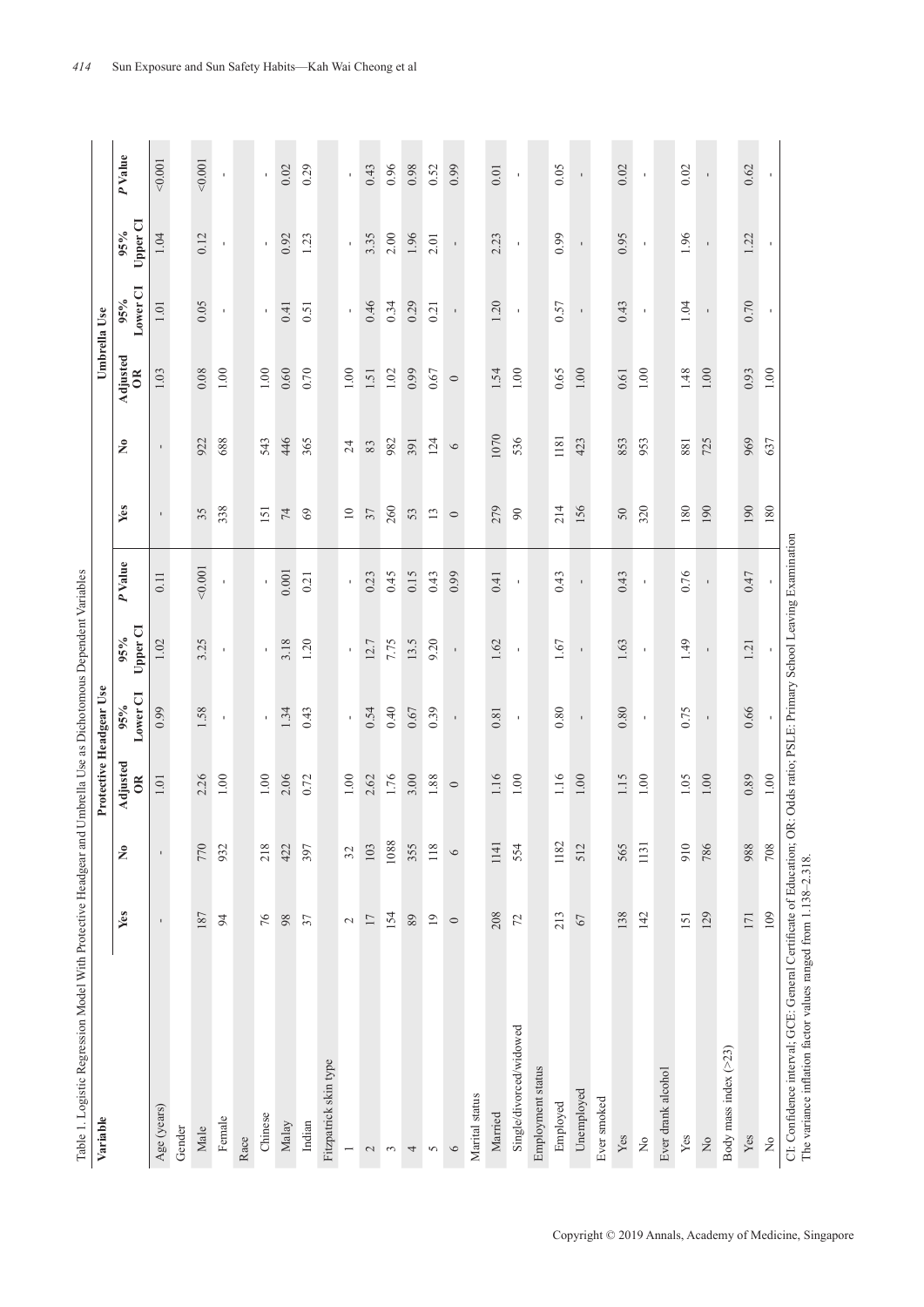| Table 1. Logistic Regression Model With Protective Headgear and Umbrella Use as Dichotomous Dependent Variables (Cont'd)       |                |                      |                           |                 |                    |                |                |                      |                           |                 |                 |              |
|--------------------------------------------------------------------------------------------------------------------------------|----------------|----------------------|---------------------------|-----------------|--------------------|----------------|----------------|----------------------|---------------------------|-----------------|-----------------|--------------|
| Variable                                                                                                                       |                |                      | Protective Headgear Use   |                 |                    |                |                |                      | Umbrella Use              |                 |                 |              |
|                                                                                                                                | Yes            | $\tilde{\mathsf{z}}$ | Adjusted<br>$\frac{1}{2}$ | Lower CI<br>95% | Upper CI<br>$95\%$ | P Value        | Yes            | $\tilde{\mathsf{z}}$ | Adjusted<br>$\frac{R}{C}$ | Lower CI<br>95% | Upper CI<br>95% | P Value      |
| Hypertension                                                                                                                   |                |                      |                           |                 |                    |                |                |                      |                           |                 |                 |              |
| Yes                                                                                                                            | 49             | 304                  | 0.87                      | 0.58            | 1.31               | 0.51           | $\overline{7}$ | 282                  | 1.08                      | 0.68            | 1.49            | 0.72         |
| $\overline{M}$                                                                                                                 | 228            | 1375                 | 1.00                      | $\mathbf{I}$    | $\mathbf{I}$       | $\mathbf{I}$   | 297            | 1306                 | 1.00                      | $\mathbf{I}$    | $\mathbf{I}$    | ı            |
| Diabetes mellitus                                                                                                              |                |                      |                           |                 |                    |                |                |                      |                           |                 |                 |              |
| Yes                                                                                                                            | 27             | 161                  | 0.75                      | 0.44            | 1.29               | 0.30           | 28             | 160                  | 0.50                      | 0.30            | 0.83            | 0.04         |
| $\frac{6}{2}$                                                                                                                  | 248            | 1522                 | 1.00                      | $\mathbf{I}$    | $\mathbf{I}$       | $\mathbf{I}$   | 340            | 1430                 | 1.00                      | ı               | 1               | $\mathbf{I}$ |
| Hyperlipidaemia                                                                                                                |                |                      |                           |                 |                    |                |                |                      |                           |                 |                 |              |
| Yes                                                                                                                            | $\overline{7}$ | 419                  | 0.93                      | 0.65            | 1.34               | 0.70           | $\overline{7}$ | 419                  | 1.24                      | 0.93            | 1.84            | 0.22         |
| $\overline{M}$                                                                                                                 | 195            | 1218                 | 1.00                      | $\mathbf{I}$    | $\mathbf{I}$       | ï              | 195            | 1218                 | 1.00                      | $\mathbf{I}$    | $\mathbf{I}$    | $\mathbf{I}$ |
| Education                                                                                                                      |                |                      |                           |                 |                    | 0.07           |                |                      |                           |                 |                 | 0.09         |
| PSLE or below                                                                                                                  | 60             | 285                  | 1.00                      | $\mathbf{I}$    | $\mathbf{I}$       | Î,             | 76             | 269                  | 1.00                      | $\mathbf{I}$    | $\mathbf{I}$    | f,           |
| GCE Ordinary or Normal level                                                                                                   | 95             | 644                  | 0.65                      | 0.43            | 1.01               | 0.05           | 145            | 594                  | 1.43                      | 0.92            | 2.14            | 0.09         |
| GCE Advanced level or diploma                                                                                                  | 72             | 375                  | 1.02                      | 0.62            | 1.7                | 0.93           | 58             | 389                  | 1.28                      | 0.73            | 2.15            | 0.36         |
| University degree and above                                                                                                    | 52             | 391                  | 0.84                      | 0.47            | 1.49               | 0.55           | $\overline{9}$ | 352                  | 1.88                      | 1.05            | 3.11            | 0.02         |
| Household income per month                                                                                                     |                |                      |                           |                 |                    | 0.52           |                |                      |                           |                 |                 | 0.68         |
| 82000                                                                                                                          | 59             | 282                  | 1.00                      | $\mathbf{I}$    | $\mathbf{I}$       | $\blacksquare$ | 65             | 276                  | 1.00                      | $\mathbf{I}$    | $\mathbf{I}$    | ı            |
| $$2000 - 3999$                                                                                                                 | 86             | 493                  | 0.84                      | 0.56            | 1.26               | 0.39           | 109            | 470                  | 1.12                      | 0.73            | 1.67            | 0.59         |
| $84000 - 5999$                                                                                                                 | 51             | 353                  | 0.73                      | 0.45            | 1.16               | 0.18           | 73             | 331                  | 0.98                      | 0.61            | 1.53            | 0.96         |
| 2\$6000                                                                                                                        | 60             | 415                  | 0.72                      | 0.44            | 1.17               | 0.18           | 89             | 386                  | 0.87                      | 0.52            | 1.37            | 0.57         |
| Total, n (%)                                                                                                                   | (14.2)<br>281  | (85.8)<br>1702       |                           |                 |                    |                | (18.8)<br>373  | (81.2)<br>1610       |                           |                 |                 |              |
| $C_1$ : Confidence interval: GCE: General Certificate of Education: OR: Odds ratio: PSI. E: Primary School Leaving Examination |                |                      |                           |                 |                    |                |                |                      |                           |                 |                 |              |

CI: Confidence interval; GCE: General Certificate of Education; OR: Odds ratio; PSLE: Primary School Leaving Examination  $\sum_{i=1}^{n}$ نړ CI: Comdence interval; GCE: General Certincate of Education;<br>The variance inflation factor values ranged from 1.138–2.318. The variance inflation factor values ranged from 1.138-2.318.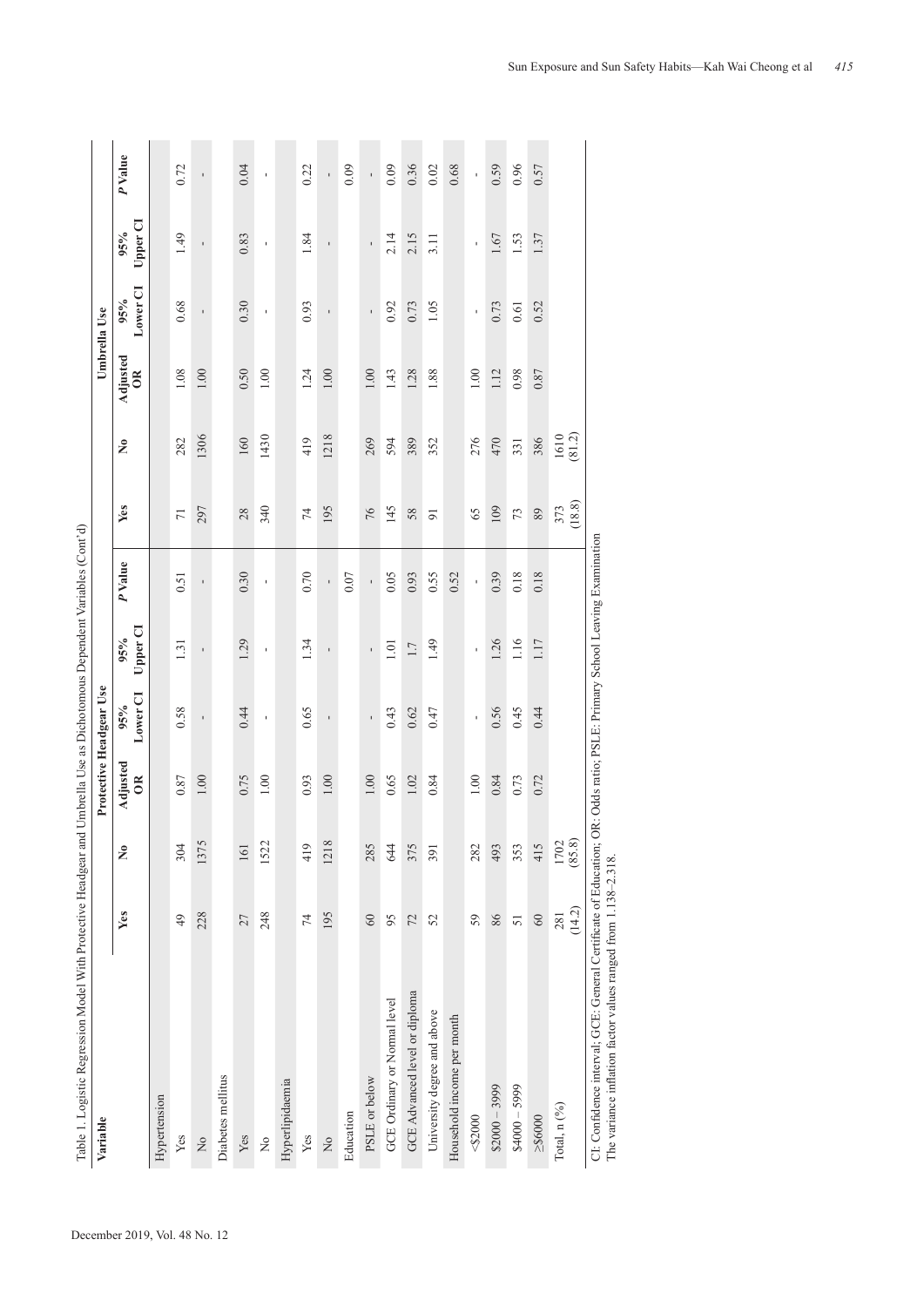| 1                            |
|------------------------------|
|                              |
|                              |
|                              |
|                              |
|                              |
|                              |
|                              |
|                              |
|                              |
|                              |
|                              |
| I<br>I                       |
|                              |
|                              |
|                              |
|                              |
|                              |
|                              |
|                              |
|                              |
|                              |
| l                            |
|                              |
|                              |
|                              |
| j                            |
|                              |
|                              |
|                              |
|                              |
|                              |
|                              |
|                              |
| ļ                            |
|                              |
|                              |
|                              |
|                              |
|                              |
|                              |
|                              |
|                              |
|                              |
|                              |
| l                            |
|                              |
|                              |
|                              |
|                              |
|                              |
|                              |
|                              |
| i                            |
|                              |
|                              |
|                              |
| i                            |
|                              |
|                              |
|                              |
|                              |
|                              |
|                              |
|                              |
|                              |
| j                            |
|                              |
|                              |
|                              |
|                              |
|                              |
|                              |
| Ï                            |
|                              |
| j                            |
|                              |
| ļ                            |
|                              |
|                              |
|                              |
|                              |
|                              |
| $\frac{1}{2}$<br>$\mathbf i$ |
|                              |
|                              |
| ı                            |
| d                            |
|                              |
| Table                        |

| Table 2. Logistic Regression Model With Wearing of Protective Body Attire and Sunscreen Use as Dichotomous Dependent Variables                                                                                                                                                                                                     |                 |                      |                           |                                                     |                    |              |                 |                      |                |                            |                 |               |
|------------------------------------------------------------------------------------------------------------------------------------------------------------------------------------------------------------------------------------------------------------------------------------------------------------------------------------|-----------------|----------------------|---------------------------|-----------------------------------------------------|--------------------|--------------|-----------------|----------------------|----------------|----------------------------|-----------------|---------------|
| Variable                                                                                                                                                                                                                                                                                                                           |                 |                      |                           | Wearing of Any Form of Protective Attire At Any Tim |                    |              |                 |                      | Sunscreen Use  |                            |                 |               |
|                                                                                                                                                                                                                                                                                                                                    | Yes             | $\tilde{\mathsf{z}}$ | Adjusted<br>$\frac{R}{2}$ | Lower <sub>CI</sub><br>$95\%$                       | Upper CI<br>$95\%$ | P Value      | Yes             | $\tilde{\mathbf{z}}$ | Adjusted<br>OR | Lower <sub>Cl</sub><br>95% | Upper CI<br>95% | <b>PValue</b> |
| Age (years)                                                                                                                                                                                                                                                                                                                        | $\blacksquare$  | $\blacksquare$       | 0.97                      | 0.96                                                | 0.98               | 0.001        | $\blacksquare$  | $\blacksquare$       | $1.00\,$       | 0.99                       | $\Omega$        | 0.55          |
| Gender                                                                                                                                                                                                                                                                                                                             |                 |                      |                           |                                                     |                    |              |                 |                      |                |                            |                 |               |
| Male                                                                                                                                                                                                                                                                                                                               | 689             | 163                  | 1.38                      | 0.98                                                | 1.95               | 0.07         | 82              | 770                  | 0.14           | 0.10                       | 0.20            | 0.001         |
| Female                                                                                                                                                                                                                                                                                                                             | 675             | 194                  | $1.00\,$                  | $\mathbf{I}$                                        | $\mathbf{I}$       |              | 330             | 539                  | 1.00           | $\mathbf{I}$               | $\mathbf I$     |               |
| Race                                                                                                                                                                                                                                                                                                                               |                 |                      |                           |                                                     |                    | 0.001        |                 |                      |                |                            |                 | 0.001         |
| Chinese                                                                                                                                                                                                                                                                                                                            | 495             | $86\,$               | $1.00\,$                  | $\blacksquare$                                      | $\blacksquare$     |              | 177             | 404                  | $1.00\,$       | $\mathbf{I}$               | $\mathbf{I}$    |               |
| Malay                                                                                                                                                                                                                                                                                                                              | 372             | 92                   | 0.98                      | 0.64                                                | 1.50               | 0.92         | 88              | 376                  | 0.58           | 0.38                       | 0.87            | 0.009         |
| Indian                                                                                                                                                                                                                                                                                                                             | 258             | 117                  | 0.43                      | 0.28                                                | 0.66               | 0.001        | 67              | 308                  | 0.39           | 0.25                       | 0.62            | 0.001         |
| Fitzpatrick skin type                                                                                                                                                                                                                                                                                                              |                 |                      |                           |                                                     |                    | 0.20         |                 |                      |                |                            |                 | 0.54          |
| $\overline{\phantom{0}}$                                                                                                                                                                                                                                                                                                           | $\overline{21}$ | 4                    | $1.00\,$                  | $\mathbf{r}$                                        | $\mathbf{r}$       | $\mathbf I$  | $\circ$         | 16                   | $1.00\,$       | $\mathbf{r}$               | $\mathbf{r}$    | $\mathbf{I}$  |
| $\mathcal{L}$                                                                                                                                                                                                                                                                                                                      | $88\,$          | $13$                 | 0.89                      | 0.17                                                | 4.58               | 0.89         | 34              | $67\,$               | $1.10\,$       | 0.36                       | 3.33            | $0.87\,$      |
| $\sim$                                                                                                                                                                                                                                                                                                                             | 891             | 183                  | 0.68                      | 0.15                                                | 3.08               | 0.62         | 282             | 792                  | 0.99           | 0.36                       | 2.74            | 0.99          |
| 4                                                                                                                                                                                                                                                                                                                                  | 281             | 120                  | 0.45                      | 0.09                                                | 2.08               | 0.31         | $70\,$          | 331                  | 1.47           | 0.51                       | 4.25            | 0.48          |
| $\sim$                                                                                                                                                                                                                                                                                                                             | $79\,$          | 37                   | 0.46                      | 0.09                                                | 2.20               | 0.33         | 17              | 99                   | 1.32           | 0.40                       | 4.36            | 0.64          |
| $\circ$                                                                                                                                                                                                                                                                                                                            | 4               | $\circ$              | $\circ$                   | $\mathbf{I}$                                        | $\mathbf{I}$       | 0.99         | $\circ$         | 4                    | $\circ$        |                            | $\blacksquare$  | 0.99          |
| Marital status                                                                                                                                                                                                                                                                                                                     |                 |                      |                           |                                                     |                    |              |                 |                      |                |                            |                 |               |
| Married                                                                                                                                                                                                                                                                                                                            | 642             | 707                  | 0.77                      | 0.54                                                | 1.09               | 0.14         | 281             | 883                  | 1.03           | 0.75                       | 1.42            | 0.85          |
| Single/divorced/widowed                                                                                                                                                                                                                                                                                                            | 257             | 369                  | $1.00\,$                  | $\mathbf{I}$                                        | $\mathbf{I}$       | $\mathbf I$  | 130             | 420                  | $1.00\,$       | $\mathbf I$                | $\blacksquare$  | $\mathbf{I}$  |
| Employment status                                                                                                                                                                                                                                                                                                                  |                 |                      |                           |                                                     |                    |              |                 |                      |                |                            |                 |               |
| Employed                                                                                                                                                                                                                                                                                                                           | 976             | 238                  | 1.12                      | 0.82                                                | 1.53               | 0.48         | 286             | 928                  | 1.22           | 0.90                       | 1.65            | 0.20          |
| Unemployed                                                                                                                                                                                                                                                                                                                         | 384             | 115                  | $1.00\,$                  | $\mathbf I$                                         | $\mathbf{I}$       | $\mathbf{I}$ | 125             | 374                  | $1.00\,$       | $\mathbf I$                | $\blacksquare$  | $\mathbf{r}$  |
| Ever smoked                                                                                                                                                                                                                                                                                                                        |                 |                      |                           |                                                     |                    |              |                 |                      |                |                            |                 |               |
| Yes                                                                                                                                                                                                                                                                                                                                | 486             | 140                  | 0.66                      | 0.47                                                | 0.94               | $0.02\,$     | $\overline{91}$ | 535                  | 0.95           | 0.67                       | 1.36            | 0.78          |
| $\stackrel{\circ}{\mathsf{Z}}$                                                                                                                                                                                                                                                                                                     | 875             | 214                  | $1.00\,$                  | $\mathbf{r}$                                        | $\mathbf{I}$       | $\mathbf{r}$ | 320             | 769                  | $1.00\,$       | $\blacksquare$             | $\mathbf{I}$    | $\mathbf I$   |
| Ever drank alcohol                                                                                                                                                                                                                                                                                                                 |                 |                      |                           |                                                     |                    |              |                 |                      |                |                            |                 |               |
| Yes                                                                                                                                                                                                                                                                                                                                | 763             | 165                  | 1.33                      | 0.97                                                | 1.84               | $0.07$       | 230             | 698                  | 1.35           | 0.98                       | 1.86            | 0.07          |
| $\rm _{XO}$                                                                                                                                                                                                                                                                                                                        | 598             | 189                  | $1.00\,$                  |                                                     |                    |              | 181             | 606                  | $1.00\,$       |                            |                 |               |
| Body mass index $(>23)$                                                                                                                                                                                                                                                                                                            |                 |                      |                           |                                                     |                    |              |                 |                      |                |                            |                 |               |
| Yes                                                                                                                                                                                                                                                                                                                                | 787             | 210                  | 1.25                      | 0.94                                                | 1.66               | 0.13         | 200             | 797                  | 0.89           | 0.67                       | 1.12            | 0.41          |
| $\stackrel{\circ}{\mathbf{Z}}$                                                                                                                                                                                                                                                                                                     | 574             | 144                  | $1.00\,$                  |                                                     |                    |              | 211             | 507                  | $1.00\,$       |                            |                 |               |
| 'See Supplementary Table 2 for a detailed breakdown analysis of the use of upper and lower body protective attire (as dependent variables).<br>CI: Confidence interval; GCE: General Certificate of Education; OR: Odds ratio; PSLE: Primary School Leaving Examination<br>The variance inflation factors ranged from 1.138-2.318. |                 |                      |                           |                                                     |                    |              |                 |                      |                |                            |                 |               |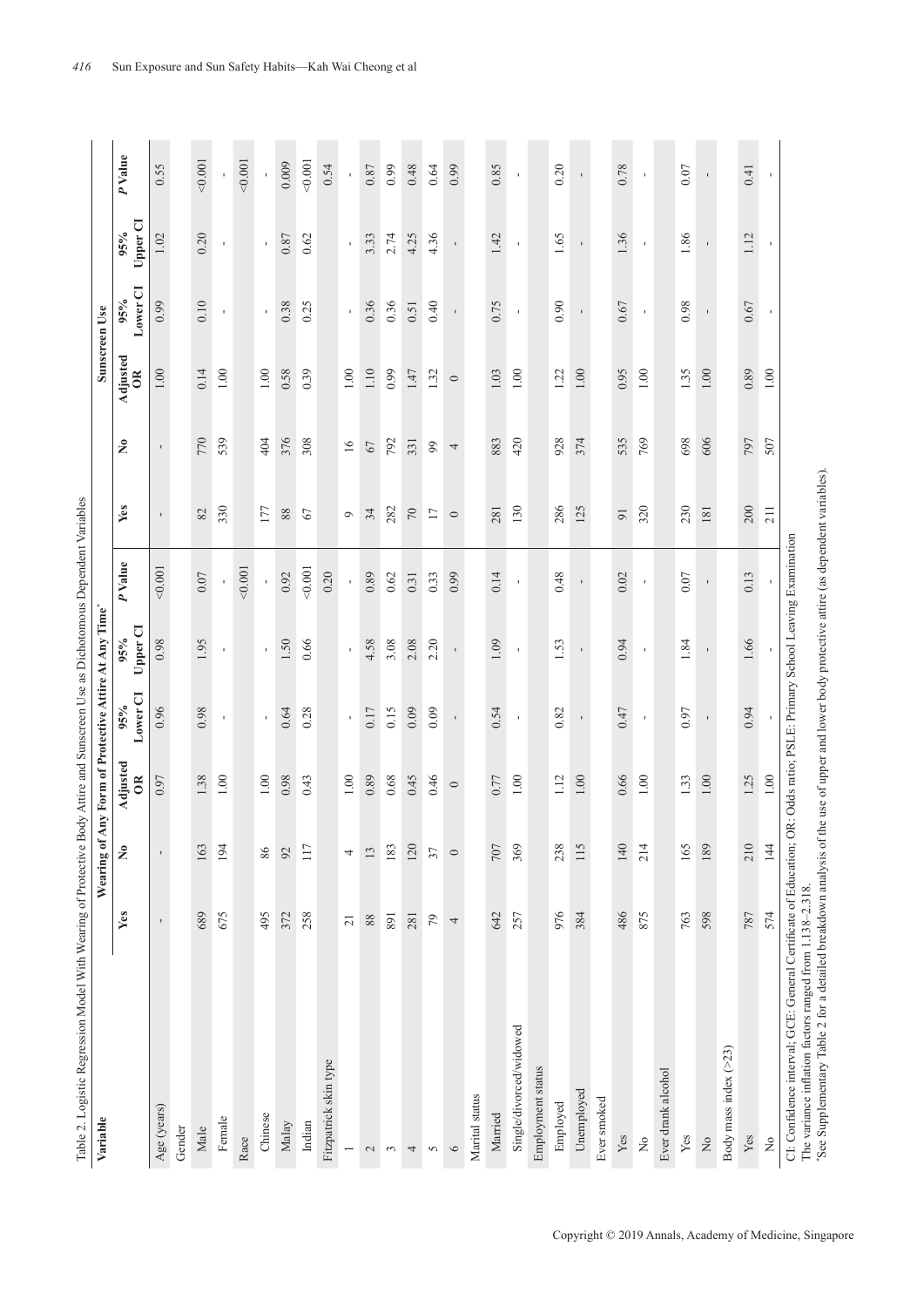| Table 2. Logistic Regression Model With Wearing of Protective Body Attire and Sunscreen Use as Dichotomous Dependent Variables (Cont'd) |                |                      |                                                          |                    |                 |                |               |                      |                                      |                            |                    |               |
|-----------------------------------------------------------------------------------------------------------------------------------------|----------------|----------------------|----------------------------------------------------------|--------------------|-----------------|----------------|---------------|----------------------|--------------------------------------|----------------------------|--------------------|---------------|
| Variable                                                                                                                                |                | Wearing of           | Any Form of Protective Attire At Any Time'               |                    |                 |                |               |                      | Sunscreen Use                        |                            |                    |               |
|                                                                                                                                         | Yes            | $\tilde{\mathsf{z}}$ | Adjusted<br>$\approx$                                    | Lower CI<br>$95\%$ | Upper CI<br>95% | P Value        | Yes           | $\tilde{\mathbf{z}}$ | Adjusted<br>$\widetilde{\mathbf{5}}$ | Lower <sub>CI</sub><br>95% | Upper CI<br>$95\%$ | <b>PValue</b> |
| Hypertension                                                                                                                            |                |                      |                                                          |                    |                 |                |               |                      |                                      |                            |                    |               |
| Yes                                                                                                                                     | 220            | 72                   | 1.08                                                     | 0.73               | 1.58            | 0.71           | 57            | 235                  | 0.91                                 | 0.60                       | 1.37               | 0.64          |
| $\overline{\mathsf{X}}$                                                                                                                 | 1130           | 275                  | 1.00                                                     | $\mathbf{I}$       | $\mathbf{I}$    | $\blacksquare$ | 353           | 1052                 | 1.00                                 | $\blacksquare$             | $\mathbf{I}$       | $\mathbf{I}$  |
| Diabetes mellitus                                                                                                                       |                |                      |                                                          |                    |                 |                |               |                      |                                      |                            |                    |               |
| Yes                                                                                                                                     | 104            | 49                   | 0.72                                                     | 0.46               | 1.13            | 0.15           | 24            | 129                  | 0.61                                 | 0.40                       | 1.08               | 0.09          |
| $\stackrel{\circ}{\simeq}$                                                                                                              | 1246           | 299                  | 1.00                                                     | $\blacksquare$     | ı               | ı              | 384           | 1161                 | 1.00                                 | ı                          | ı                  | ı             |
| Hyperlipidaemia                                                                                                                         |                |                      |                                                          |                    |                 |                |               |                      |                                      |                            |                    |               |
| Yes                                                                                                                                     | 315            | $\infty$             | 1.26                                                     | 0.89               | 1.79            | 0.19           | 96            | 309                  | 1.19                                 | 0.83                       | 1.69               | 0.34          |
| $\frac{1}{2}$                                                                                                                           | 1010           | 245                  | $1.00\,$                                                 | $\mathbf{I}$       | $\mathbf{I}$    | ï              | 308           | 947                  | 1.00                                 | ı                          | $\overline{1}$     | ï             |
| Education                                                                                                                               |                |                      |                                                          |                    |                 | 0.23           |               |                      |                                      |                            |                    | 0.001         |
| PSLE or below                                                                                                                           | 175            | $\overline{5}$       | 1.00                                                     | ı                  | $\blacksquare$  | ï              | 42            | 227                  | 1.00                                 | $\blacksquare$             | $\blacksquare$     | l.            |
| GCE Ordinary or Normal level                                                                                                            | 516            | 140                  | 1.45                                                     | 0.99               | 2.12            | 0.06           | 166           | 490                  | 2.37                                 | 1.49                       | 3.77               | 0.001         |
| GCE Advanced level or diploma                                                                                                           | 338            | 63                   | 1.30                                                     | 0.81               | 2.12            | 0.27           | 90            | 311                  | 1.82                                 | 1.05                       | 3.14               | 0.03          |
| University degree and above                                                                                                             | 331            | 57                   | 1.56                                                     | 0.92               | 2.64            | 0.09           | 113           | 275                  | 2.48                                 | 1.41                       | 4.35               | 0.02          |
| Household income per month                                                                                                              |                |                      |                                                          |                    |                 | 0.22           |               |                      |                                      |                            |                    | 0.16          |
| 82000                                                                                                                                   | 199            | 86                   | 1.00                                                     |                    |                 |                | 58            | 227                  | 1.00                                 |                            | $\mathbf{I}$       | ı             |
| $$2000 - 3999$                                                                                                                          | 289            | 110                  | 1.20                                                     | 0.82               | 1.73            | 0.35           | $100\,$       | 399                  | 0.82                                 | 0.64                       | 1.24               | 0.35          |
| $666 - 2000 + 8$                                                                                                                        | 293            | 68                   | 1.31                                                     | 0.86               | 2.00            | 0.21           | 88            | 273                  | 0.99                                 | 0.63                       | 1.54               | 0.97          |
| 2\$6000                                                                                                                                 | 360            | $\overline{6}$       | 1.64                                                     | 1.03               | 2.60            | 0.04           | 129           | 292                  | 1.26                                 | 0.80                       | 1.99               | 0.32          |
| Total, $n$ $(^{96})$                                                                                                                    | (79.3)<br>1364 | (20.7)<br>357        |                                                          |                    |                 |                | (23.9)<br>412 | (76.1)<br>1309       |                                      |                            |                    |               |
| CI: Confidence interval; GCE: General Certificate of Education;                                                                         |                |                      | OR: Odds ratio; PSLE: Primary School Leaving Examination |                    |                 |                |               |                      |                                      |                            |                    |               |

| ļ              |  |
|----------------|--|
|                |  |
|                |  |
|                |  |
|                |  |
|                |  |
|                |  |
|                |  |
|                |  |
|                |  |
|                |  |
| ļ<br>ì         |  |
|                |  |
| ï              |  |
| í              |  |
|                |  |
|                |  |
|                |  |
| ļ<br>١         |  |
| ś              |  |
|                |  |
|                |  |
|                |  |
| i              |  |
|                |  |
|                |  |
|                |  |
| l              |  |
|                |  |
|                |  |
|                |  |
|                |  |
|                |  |
|                |  |
|                |  |
|                |  |
| I              |  |
| $\overline{a}$ |  |
|                |  |
|                |  |
|                |  |
|                |  |
| l              |  |
|                |  |
|                |  |
|                |  |
|                |  |
|                |  |
|                |  |
| ;;<br>╛        |  |
|                |  |
| ĺ              |  |
|                |  |
|                |  |
|                |  |
|                |  |
|                |  |
|                |  |
|                |  |
|                |  |
| ļ              |  |
|                |  |
|                |  |
|                |  |
|                |  |
|                |  |
| l              |  |
|                |  |
| Table          |  |

The variance inflation factors ranged from 1.138–2.318.

The variance inflation factors ranged from  $1.138-2.318$ .<br>"See Supplementary Table 2 for a detailed breakdown analysis of the use of upper and lower body protective attire (as dependent variables). \*See Supplementary Table 2 for a detailed breakdown analysis of the use of upper and lower body protective attire (as dependent variables).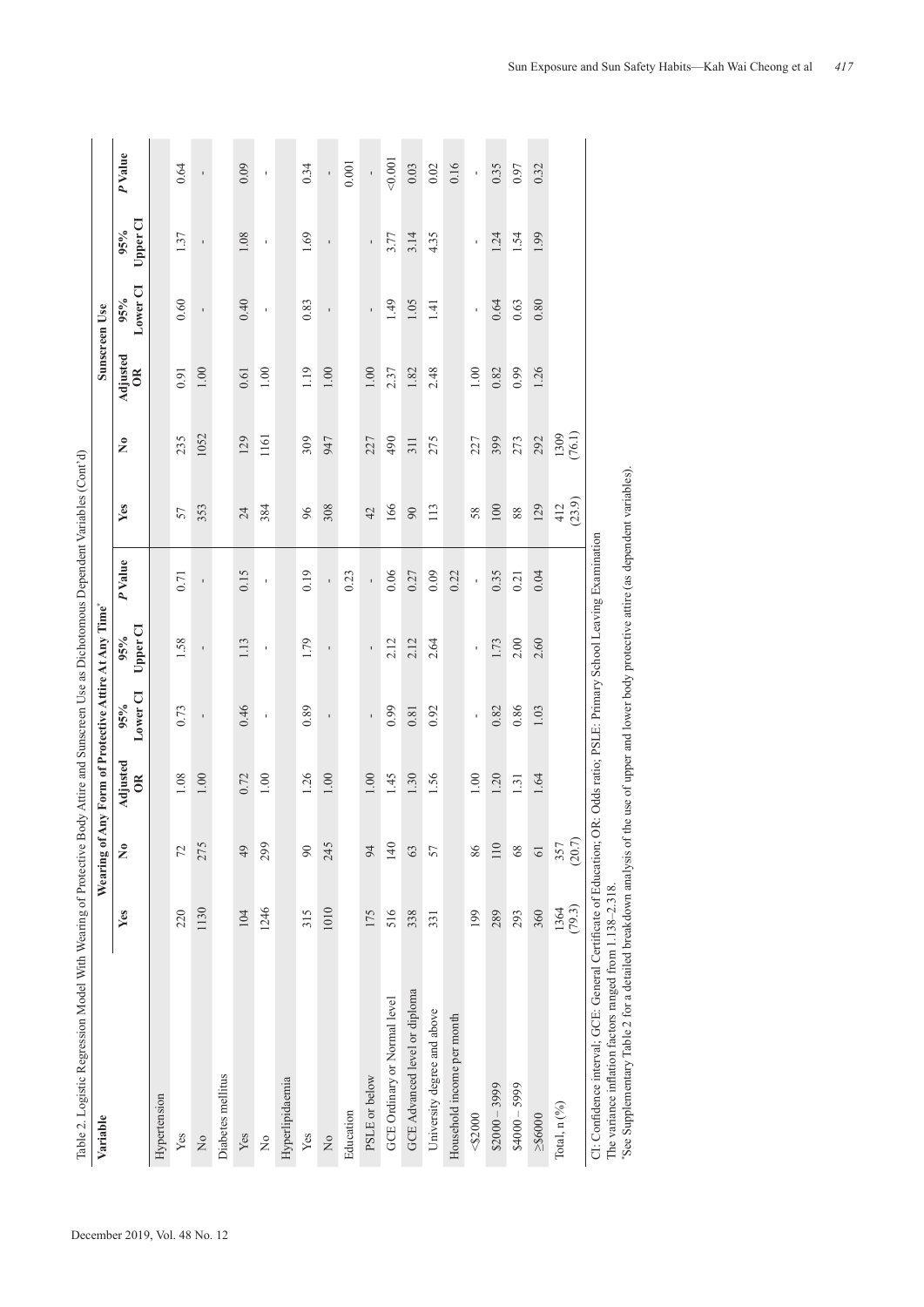### *Univariate Analysis*

A lower Sun Protection Score was associated with male gender ( $P \le 0.001$ ), Indian ethnicity ( $P \le 0.001$ ), high BMI (*P* <0.001), darker skin type (*P* <0.001), smokers (*P* <0.001), current employment  $(P \le 0.001)$  and history of diabetes mellitus ( $P = 0.003$ ). A longer ADH was associated with an older age (*P* <0.001), male gender (*P* <0.001), Malay ethnicity (*P* <0.001), smokers (*P* <0.001), darker skin type  $(P<0.001)$ , participants without hypertension  $(P=0.006)$ and without hyperlipidaemia (*P* <0.001). More educated participants also tended to have longer ADH, although those with a university degree abstained more from the sun (*P* <0.001). These findings are presented in Table 3.

#### *Multiple Linear Regression Analysis*

By using multiple linear regression analysis to adjust for the independent variables, the following were statistically significant and predicted a lower Sun Protection Score: men (β = -1.43, *P* <0.001), Indians (β = -1.03, *P* <0.001), diabetics ( $\beta$  = -0.56, *P* = 0.007) and people who do not consume alcohol ( $\beta$  = 0.31, *P* = 0.03). The relationships between BMI, skin type, smoking history and employment with Sun Protection Score seen in univariate analysis were no longer statistically significant when adjusting for all covariates.

On the other hand, the statistically significant variables of younger age ( $β = -0.02, P < 0.001$ ), male gender ( $β =$ 0.80,  $P \le 0.001$ ), darker skin type ( $\beta = 0.27$ ,  $P \le 0.001$ ) and lower education level (β = -0.18,  $P \le 0.001$ ) predicted longer ADH in the multiple linear regression model. The relationships between Malay ethnicity, smoking history, hypertension and hyperlipidaemia with ADH seen in univariate analysis were no longer statistically significant when adjusting for covariates. These findings are presented in Table 4. Supplementary Table 2 compares the average number of hours spent under the sun at work and on rest days.

#### *Multiple Logistic Regression Analysis*

In the multiple logistic regression model, dichotomous individual sun safety habits comprised the dependent variables and demographic variables comprised the independent variables. Malays (OR =  $2.06$ ,  $P \le 0.001$ ) and males ( $OR = 2.26$ ,  $P \le 0.001$ ) were more likely to use headgear. Males (OR =  $0.08$ ,  $P \le 0.001$ ), Malays (OR = 0.60, *P* = 0.02), diabetics (OR = 0.50, *P* = 0.04), unmarried individuals (OR =  $0.65$ ,  $P = 0.01$ ), smokers (OR =  $0.61$ , *P*  $= 0.02$ ), people who do not consume alcohol (OR  $= 0.68$ , *P*  $= 0.02$ ) and those without a university degree (OR  $= 0.53$ ,  $P = 0.02$ ) were less likely to use umbrellas. Sunscreen use was less likely in males (OR =  $0.14$ ,  $P \le 0.001$ ), Indians  $(OR = 0.39, P \le 0.001)$  and in those who had received Primary School Leaving Examination education or below

(*P* = 0.001). Indians (OR = 0.43, *P* <0.001), smokers (OR = 0.66,  $P = 0.02$ ) and those who earned an income of  $\leq$ \$6000 per month (OR =  $0.61$ ,  $P = 0.04$ ) were less likely to wear protective clothes at any time. There was no evidence of multicollinearity between the independent variables in the linear or logistic regression models.

#### *Determinants of Risky Sun Exposure and Safety Habits*

This study has identified 4 vulnerable demographic groups. First, males are at greater risk because they spent an average of 53 more minutes under the sun per day (71 more minutes at work and 23 more minutes on rest days). In addition, they had an average score that was 1.5 points lower on the Sun Protection Score. Men had 86% and 92% lower odds of using sunscreen and umbrellas, respectively. Second, younger adults spent more time under the sun—both during work and on rest days—but did not compensate by having better sun safety habits. Third, Indians and individuals with dark skin demonstrated riskier behaviour. Indians scored an average score that was 1 point lower than the Chinese in the Sun Protection Score, had 57% lower odds of wearing any form of protective attire and 61% lower odds of using sunscreen compared to the Chinese. Those with darker skin type were more likely to spend more time under the sun (especially at work). Fourth, participants who had less education spent more hours under the sun (especially at work) and were less likely to use sunscreen and umbrellas.

#### **Discussion**

This is the first study to examine sun safety habits in Singapore. The multiracial make-up of Singapore's population presents a good opportunity to compare the differences between the racial groups and skin phototypes. The findings suggest that most do not regularly engage in sun safety habits as evidenced by the majority's reluctance to use umbrellas, wear headgear, apply sunscreen and wear adequate protective clothing. A lack of awareness about the harmful effects of sun exposure or fear of discomfort in the hot and humid climate may explain the reluctance among the local population.

It is not surprising to find men and young adults at greater risk as they are more likely to perform manual labour, work outdoors or engage in outdoor sports. Many other studies worldwide have similarly found that men<sup>9,18–20</sup> and young adults<sup>6,8-11,18,19</sup> are at greater risk. More emphasis on educating men and young adults on the risk of skin cancers may be needed.

Indians and individuals with dark skin also demonstrated riskier behaviour possibly due to the belief that dark skin gives them natural protection from the sun. Other ethnicity-specific or cultural practices may be additional reasons why dark-skinned individuals demonstrated poor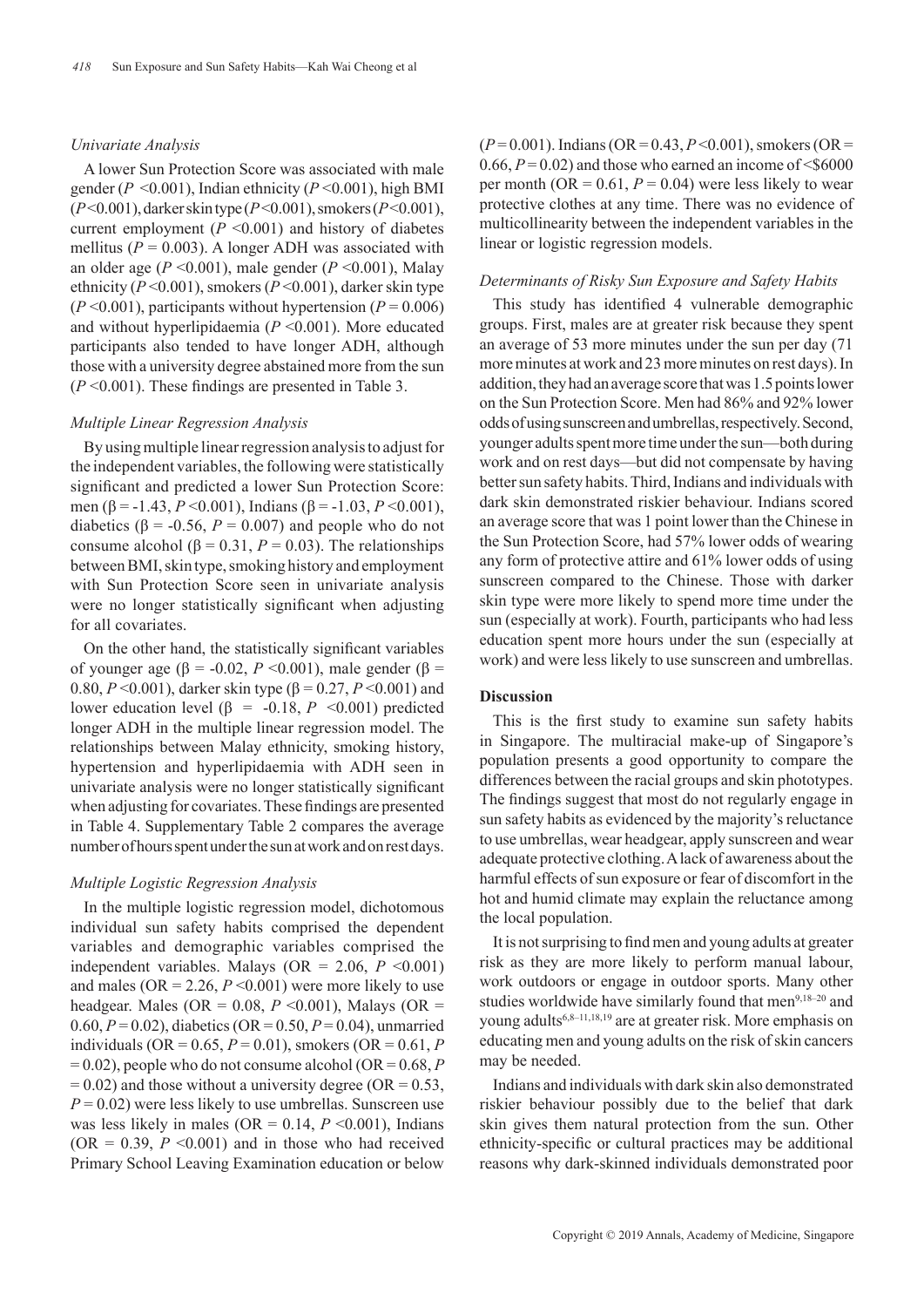| Table 3. Univariate Analysis Examining the Relationship Between                  | Sun Protection Score and ADH With Demographic Variables      |                     |                                     |         |                    |         |
|----------------------------------------------------------------------------------|--------------------------------------------------------------|---------------------|-------------------------------------|---------|--------------------|---------|
| Question                                                                         | Option                                                       | Distribution $(°0)$ | <b>Protection Score</b><br>Mean Sun | P Value | Mean<br><b>ADH</b> | P Value |
| Age (years)                                                                      |                                                              |                     |                                     | 0.43    |                    | 0.001   |
|                                                                                  | $rac{40}{5}$                                                 | 804 (40.5)          | 3.24                                |         | 1.74               |         |
|                                                                                  | $\approx 0$                                                  | 1179 (59.5)         | 3.35                                |         | 1.25               |         |
| Gender                                                                           |                                                              |                     |                                     | 0.001   |                    | 0.001   |
|                                                                                  | Male                                                         | 1130 (48.5)         | 2.55                                |         | 1.91               |         |
|                                                                                  | Female                                                       | 1198 (51.5)         | 4.06                                |         | 1.03               |         |
| Race <sup>*</sup>                                                                |                                                              |                     |                                     | < 0.001 |                    | 0.001   |
|                                                                                  | Chinese                                                      | 798 (34.3)          | 3.61                                |         | 1.21               |         |
|                                                                                  | Malay                                                        | 599 (25.7)          | 3.24                                |         | 1.71               |         |
|                                                                                  | Indian                                                       | 535 (23.0)          | 2.61                                |         | 1.51               |         |
|                                                                                  | Others                                                       | 389 (16.7)          | 3.71                                |         | 1.46               |         |
| Fitzpatrick skin type                                                            |                                                              |                     |                                     | 0.001   |                    | 0.001   |
| Interviewers were asked to classify the participant's<br>skin type using a chart | 1. Never tans, always burns, pale white skin                 | 34(1.5)             | 4.24                                |         | 0.76               |         |
|                                                                                  | 2. Tans poorly, burns easily, fair skin                      | 120(5.2)            | 4.17                                |         | 1.04               |         |
|                                                                                  | 3. Tans after initial burn, darker white skin                | 1242(53.4)          | 3.52                                |         | 1.30               |         |
|                                                                                  | 4. Tans easily, burns minimally, light brown skin            | 444 (19.1)          | 2.77                                |         | 1.85               |         |
|                                                                                  | 5. Tans darkly easily, rarely burns, brown skin              | 137(5.9)            | 2.29                                |         | 2.07               |         |
|                                                                                  | 6. Tans darkly easily, never burns, dark brown or black skin | 6(0.3)              | 2.25                                |         | 0.87               |         |
| Marital status <sup>†</sup>                                                      |                                                              |                     |                                     | 0.34    |                    | 0.001   |
|                                                                                  | Married                                                      | 1554 (66.8)         | 3.35                                |         | 1.33               |         |
|                                                                                  | Unmarried                                                    | 766 (32.9)          | 3.22                                |         | 1.71               |         |
| Currently working <sup>#</sup>                                                   |                                                              |                     |                                     | 0.001   |                    | 0.11    |
|                                                                                  | Yes                                                          | 1618 (69.5)         | 3.19                                |         | 1.49               |         |
|                                                                                  | $\stackrel{\circ}{\mathsf{Z}}$                               | 692 (29.7)          | 3.61                                |         | 1.37               |         |
| Smoking history <sup>§</sup>                                                     |                                                              |                     |                                     | 0.001   |                    | 0.001   |
| Have you ever smoked cigarettes?                                                 | Yes                                                          | 843 (36.2)          | 2.71                                |         | 1.82               |         |
|                                                                                  | $\Sigma$                                                     | 1478 (63.5)         | 3.65                                |         | 1.25               |         |
| $\Lambda$ DH $\Lambda$ increase dealar hear                                      |                                                              |                     |                                     |         |                    |         |

ADH: Average daily hours

ADH: Average daily hours<br>\*Seven missing. "Others" comprised Burmese, Javanese, Filipinos, Sikhs, Indonesians, Eurasians, Boyanese, Japanese, Malayalees, Persians and Thai.<br>\*Eight missing.<br>\*Nine missing. \*Seven missing. "Others" comprised Burmese, Javanese, Filipinos, Sikhs, Indonesians, Eurasians, Boyanese, Japanese, Malayalees, Persians and Thai. †Eight missing.

‡Nine missing.

§Nine missing.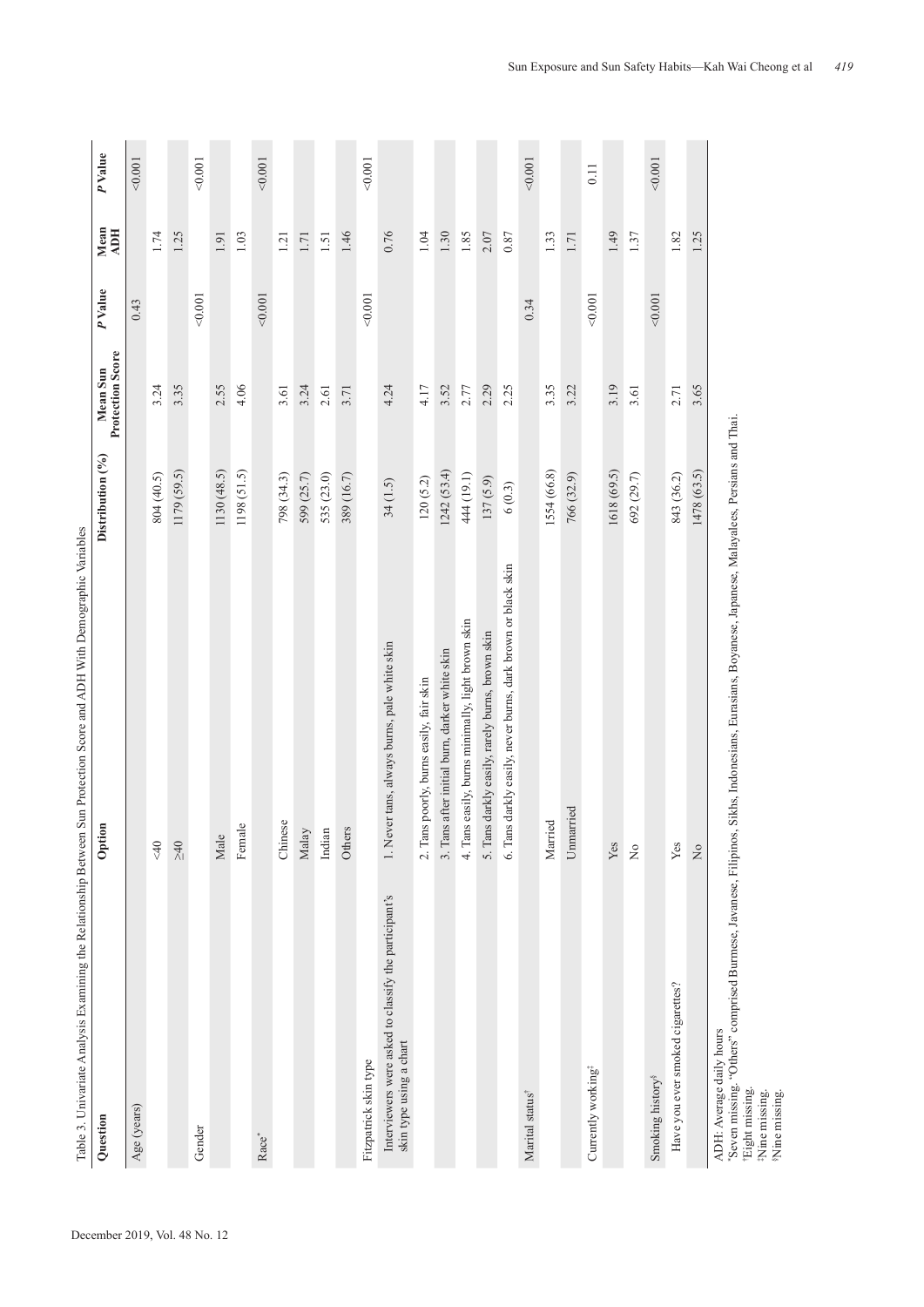| Table 3. Univariate Analysis Examining the Relationship Between                                                                  | Sun Protection Score and ADH With Demographic Variables (Cont'd)                                                                        |                      |                                     |         |             |         |
|----------------------------------------------------------------------------------------------------------------------------------|-----------------------------------------------------------------------------------------------------------------------------------------|----------------------|-------------------------------------|---------|-------------|---------|
| Question                                                                                                                         | Option                                                                                                                                  | Distribution $(9/6)$ | <b>Protection Score</b><br>Mean Sun | P Value | Mean<br>ADH | P Value |
| Alcohol history <sup>  </sup>                                                                                                    |                                                                                                                                         |                      |                                     | 0.51    |             | 0.12    |
| Have you ever consumed alcohol?                                                                                                  | Yes                                                                                                                                     | 1236 (53.1)          | 3.27                                |         | 1.51        |         |
|                                                                                                                                  | $\overline{\mathsf{X}}$                                                                                                                 | 1085 (46.6)          | 3.35                                |         | 1.39        |         |
| Body mass index                                                                                                                  |                                                                                                                                         |                      |                                     | 100(1)  |             | 0.05    |
|                                                                                                                                  | $23$                                                                                                                                    | 961 (41.3)           | 3.56                                |         | 1.37        |         |
|                                                                                                                                  | $\geq$ 23                                                                                                                               | 1360 (58.4)          | 3.13                                |         | 1.51        |         |
| Education <sup>1</sup>                                                                                                           |                                                                                                                                         |                      |                                     | 0.16    |             | 0.001   |
| What is the highest level of education that you have<br>attained?                                                                | Primary School Leaving Examination or below                                                                                             | 414 (17.9)           | 3.09                                |         | 1.25        |         |
|                                                                                                                                  | General Certificate of Education Ordinary or Normal level                                                                               | 871 (27.6)           | 3.33                                |         | 1.56        |         |
|                                                                                                                                  | General Certificate of Education Advanced level or diploma                                                                              | 521 (22.5)           | 3.21                                |         | 1.73        |         |
|                                                                                                                                  | University degree and above                                                                                                             | 509 (22.0)           | 3.53                                |         | 1.15        |         |
| Household income <sup>#</sup>                                                                                                    |                                                                                                                                         |                      |                                     | 0.08    |             | 0.74    |
| Over the last 12 months, what is the average earnings<br>(S\$) of the household per month?                                       | 82000                                                                                                                                   | 423 (18.2)           | 3.21                                |         | 1.44        |         |
|                                                                                                                                  | $-3999$<br>\$2000                                                                                                                       | 667 (28.7)           | 3.15                                |         | 1.57        |         |
|                                                                                                                                  | $-5999$<br>\$4000                                                                                                                       | 465 (20.0)           | 3.19                                |         | 1.37        |         |
|                                                                                                                                  | 2\$6000                                                                                                                                 | 546 (23.5)           | 3.61                                |         | 1.35        |         |
| History of diabetes mellitus"                                                                                                    |                                                                                                                                         |                      |                                     | 0.003   |             | 0.31    |
| Have you ever been told by a doctor (western trained)<br>that you have diabetes?                                                 | Yes                                                                                                                                     | 223 (9.6)            | 2.76                                |         | 1.34        |         |
|                                                                                                                                  | $\frac{1}{2}$                                                                                                                           | 2076 (89.2)          | 3.37                                |         | 1.47        |         |
| History of hypertension <sup>††</sup>                                                                                            |                                                                                                                                         |                      |                                     | 0.46    |             | 0.006   |
| Have you ever been told by a doctor (western trained)<br>that you have high blood pressure?                                      | Yes                                                                                                                                     | 412 (17.7)           | 3.22                                |         | 1.25        |         |
|                                                                                                                                  | $\tilde{z}$                                                                                                                             | 1886 (81.0)          | 3.34                                |         | 1.50        |         |
| History of hyperlipidaemia <sup>#</sup>                                                                                          |                                                                                                                                         |                      |                                     | 0.72    |             | 0.001   |
| Have you ever been told by a doctor (western trained)<br>that you have high cholesterol or lipids?                               | Yes                                                                                                                                     | 556 (23.9)           | 3.38                                |         | 1.23        |         |
|                                                                                                                                  | $\tilde{z}$                                                                                                                             | 1680 (72.2)          | 3.33                                |         | 1.55        |         |
| ADH: Average daily hours<br>**Twenty-nine missing.<br>#Ninety-two missing.<br>"Thirty missing.<br>Seven missing.<br>Ten missing. | "Two-hundred-and-twenty-seven missing (participants either refused to reveal or did not know their average household income per month). |                      |                                     |         |             |         |

Sun Exposure and Sun Safety Habits—Kah Wai Cheong et al

*420*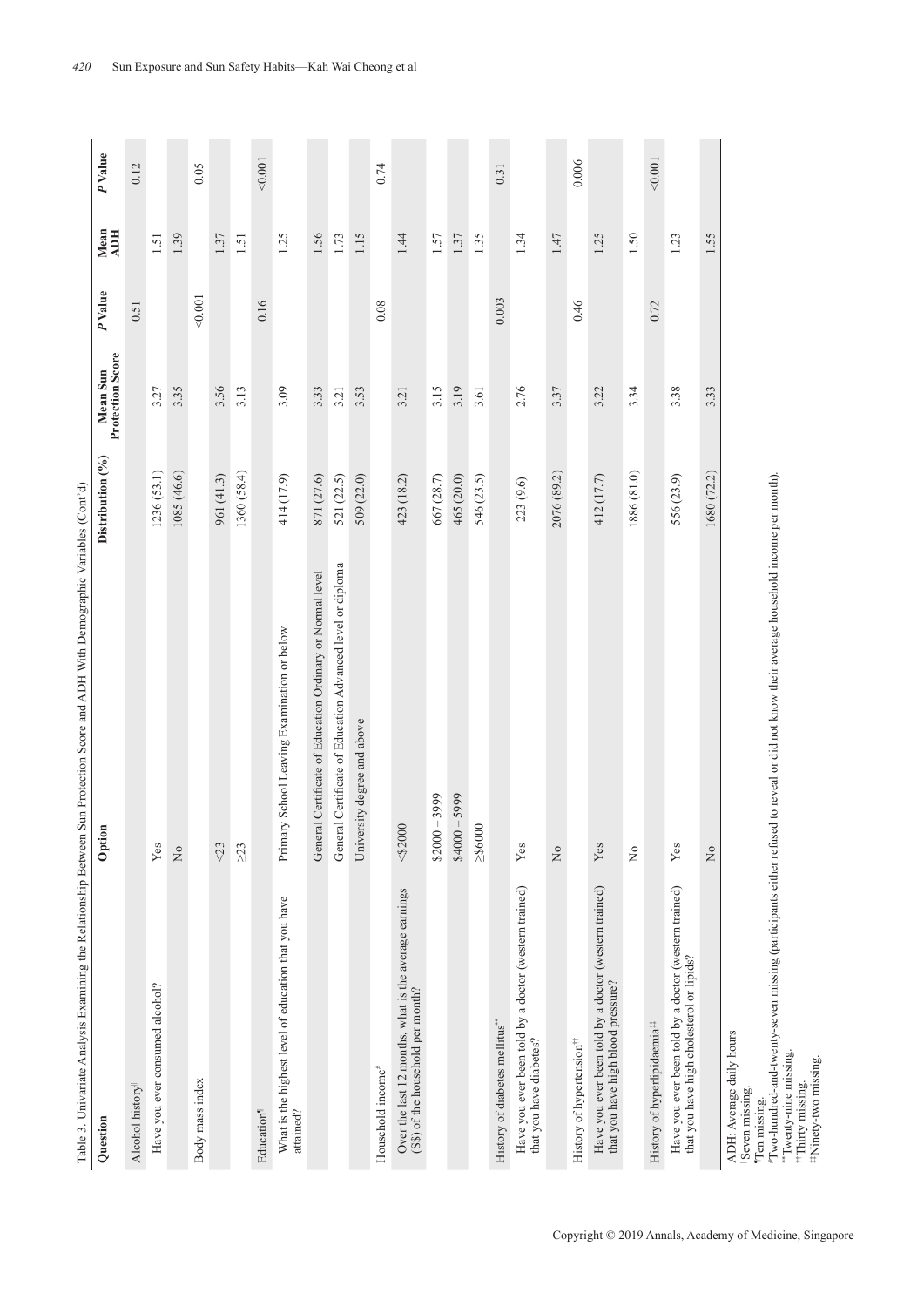| Table 4. Linear Regression Model With Sun Protection Score and                                                                                                                                                                                       |                      |                            |                      | Average Daily Hours as Dependent Variables |                |                      |                |                                    |                    |                |
|------------------------------------------------------------------------------------------------------------------------------------------------------------------------------------------------------------------------------------------------------|----------------------|----------------------------|----------------------|--------------------------------------------|----------------|----------------------|----------------|------------------------------------|--------------------|----------------|
| Variable                                                                                                                                                                                                                                             |                      |                            | Sun Protection Score |                                            |                |                      |                | Average Daily Hours Under the Sun' |                    |                |
|                                                                                                                                                                                                                                                      | Mean<br><b>Score</b> | $\approx$                  | Lower CI<br>95%      | Upper CI<br>95%                            | <b>PValue</b>  | <b>Hours</b><br>Mean | ه              | Lower <sub>CI</sub><br>95%         | Upper CI<br>$95\%$ | <b>PValue</b>  |
| Age (years)                                                                                                                                                                                                                                          | $\mathbf{I}$         | 0.005                      | $-0.006$             | 0.02                                       | 0.41           | ı                    | $-0.02$        | $-0.02$                            | $-0.016$           | 0.001          |
| Gender                                                                                                                                                                                                                                               |                      |                            |                      |                                            |                |                      |                |                                    |                    |                |
| Male                                                                                                                                                                                                                                                 | 2.55                 | 43<br>F                    | $-1.70$              | $-1.14$                                    | 0.001          | 1.91                 | 0.80           | 0.62                               | 0.97               | 0.001          |
| Female                                                                                                                                                                                                                                               | 4.06                 |                            | $\blacksquare$       | $\blacksquare$                             | $\blacksquare$ | 1.03                 | $\blacksquare$ | $\blacksquare$                     | $\blacksquare$     | $\blacksquare$ |
| Race                                                                                                                                                                                                                                                 |                      |                            |                      |                                            |                |                      |                |                                    |                    |                |
| Chinese                                                                                                                                                                                                                                              | 3.61                 | $-0.10$                    | $-0.47$              | 0.26                                       | 0.58           | 1.21                 | $-0.21$        | $-0.43$                            | 0.02               | $0.07\,$       |
| Malay                                                                                                                                                                                                                                                | 3.24                 | $-0.24$                    | $-0.61$              | 0.12                                       | 0.19           | 1.71                 | 0.10           | $-0.13$                            | 0.33               | 0.39           |
| Indian                                                                                                                                                                                                                                               | 2.61                 | $-1.03$                    | $-1.42$              | $-0.64$                                    | 0.001          | 1.51                 | $-0.19$        | $-0.43$                            | 0.05               | 0.13           |
| Fitzpatrick skin type                                                                                                                                                                                                                                | ı                    | $-0.10$                    | $-0.28$              | 0.08                                       | 0.27           | ı                    | 0.27           | 0.16                               | 0.38               | < 0.001        |
| Marital status                                                                                                                                                                                                                                       |                      |                            |                      |                                            |                |                      |                |                                    |                    |                |
| Married                                                                                                                                                                                                                                              | 3.35                 | 15<br>$\circ$              | $-0.14$              | 0.44                                       | 0.32           | 1.33                 | $-0.11$        | $-0.28$                            | 0.07               | 0.23           |
| Single/divorced/widowed                                                                                                                                                                                                                              | 3.22                 |                            | $\blacksquare$       | $\mathbf{I}$                               | $\mathbf{r}$   | 1.71                 | $\blacksquare$ | $\mathbf{I}$                       | $\mathbf I$        | $\blacksquare$ |
| Employment status                                                                                                                                                                                                                                    |                      |                            |                      |                                            |                |                      |                |                                    |                    |                |
| Employed                                                                                                                                                                                                                                             | 3.19                 | $-0.15$                    | $-0.43$              | 0.12                                       | 0.28           | 1.49                 | $-0.09$        | $-0.26$                            | 0.08               | 0.29           |
| Unemployed                                                                                                                                                                                                                                           | 3.61                 |                            | ı,                   | ı                                          | ı,             | 1.37                 | ı              | ı,                                 | ı                  | ı              |
| Ever smoked                                                                                                                                                                                                                                          |                      |                            |                      |                                            |                |                      |                |                                    |                    |                |
| Yes                                                                                                                                                                                                                                                  | 2.71                 | $-0.24$                    | $-0.53$              | 0.06                                       | 0.11           | 1.82                 | 0.07           | $-0.11$                            | 0.25               | 0.45           |
| $\stackrel{\circ}{\simeq}$                                                                                                                                                                                                                           | 3.65                 |                            | $\blacksquare$       | $\mathbf{I}$                               | $\mathbf{r}$   | 1.25                 | $\blacksquare$ | $\blacksquare$                     | $\mathbf I$        | $\blacksquare$ |
| Ever drank alcohol                                                                                                                                                                                                                                   |                      |                            |                      |                                            |                |                      |                |                                    |                    |                |
| Yes                                                                                                                                                                                                                                                  | 3.27                 | $\overline{31}$<br>$\circ$ | 0.03                 | 0.58                                       | 0.03           | 1.51                 | 0.03           | $-0.14$                            | 0.21               | 0.71           |
| $\rm \stackrel{\circ}{\mathbf{Z}}$                                                                                                                                                                                                                   | 3.35                 |                            | ı                    | ı                                          | $\blacksquare$ | 1.39                 | ı,             | ı,                                 | ı                  | ı              |
| Body mass index $($ >23)                                                                                                                                                                                                                             |                      |                            |                      |                                            |                |                      |                |                                    |                    |                |
| Yes                                                                                                                                                                                                                                                  | 3.13                 | $-0.02$                    | $-0.27$              | 0.23                                       | 0.90           | 1.51                 | 0.08           | $-0.08$                            | 0.23               | 0.33           |
| $\stackrel{\circ}{\simeq}$                                                                                                                                                                                                                           | 3.56                 |                            |                      | $\blacksquare$                             | $\mathbf{I}$   | 1.37                 |                |                                    |                    |                |
| 'See Supplementary Table 1 for a detailed breakdown analysis of average daily hours at work and rest days (as dependent variables).<br>The variance inflation factor values ranged from 1.132-2.317.<br>β: Beta coefficient; CI: Confidence interval |                      |                            |                      |                                            |                |                      |                |                                    |                    |                |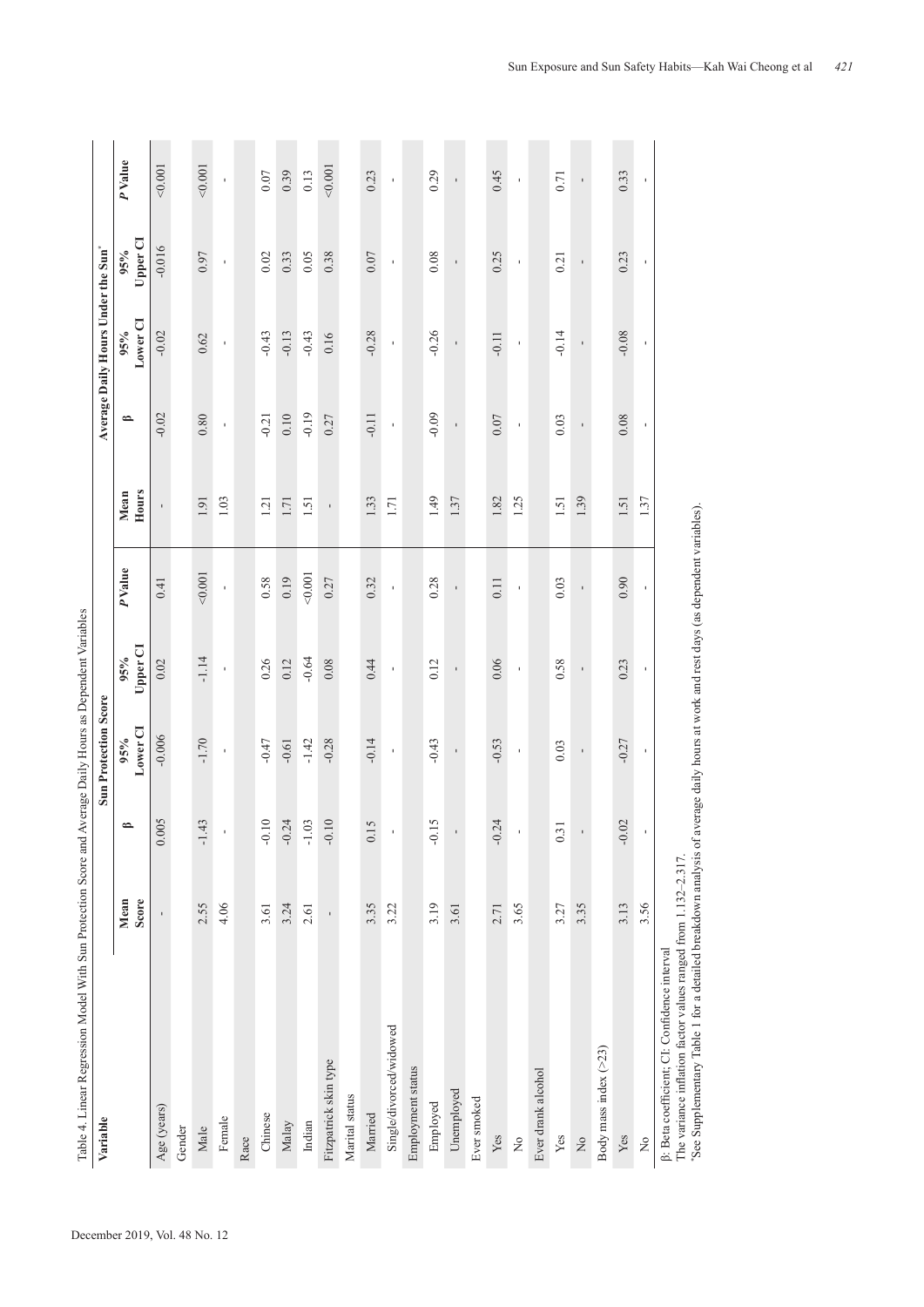| Variable                                                                                                      |              |         | <b>Sun Protection Score</b> |          |               |              |         | Average Daily Hours Under the Sun <sup>*</sup> |                |         |
|---------------------------------------------------------------------------------------------------------------|--------------|---------|-----------------------------|----------|---------------|--------------|---------|------------------------------------------------|----------------|---------|
|                                                                                                               | Mean         |         | 95%                         | 95%      | <b>PValue</b> | Mean         |         | 95%                                            | 95%            | P Value |
|                                                                                                               | <b>Score</b> |         | Lower CI                    | Upper CI |               | Hours        |         | Lower CI                                       | Upper Cl       |         |
| Hypertension                                                                                                  |              |         |                             |          |               |              |         |                                                |                |         |
| Yes                                                                                                           | 3.22         | 0.09    | $-0.25$                     | 0.44     | 0.59          | 1.25         | $-0.09$ | $-0.30$                                        | 0.12           | 0.41    |
| $\frac{1}{2}$                                                                                                 | 3.34         | 1       | ı                           | ı        | ı             | 1.50         | ı       | ı                                              | $\blacksquare$ | ı       |
| Diabetes mellitus                                                                                             |              |         |                             |          |               |              |         |                                                |                |         |
| Yes                                                                                                           | 2.76         | $-0.56$ | $-1.03$                     | $-0.16$  | 0.007         | 1.34         | 0.06    | $-0.20$                                        | 0.32           | 0.65    |
| $\frac{1}{2}$                                                                                                 | 3.37         | ï       | ı                           |          | ı             | 1.47         | ı       |                                                | ı              | ı       |
| Hyperlipidaemia                                                                                               |              |         |                             |          |               |              |         |                                                |                |         |
| Yes                                                                                                           | 3.38         | 0.08    | $-0.23$                     | 0.39     | 0.62          | 1.23         | $-0.13$ | $-0.32$                                        | 0.06           | 0.17    |
| $\frac{1}{2}$                                                                                                 | 3.33         | 1       | ı                           | 1        | 1             | 1.55         | ı       | 1                                              | 1              | 1       |
| Education                                                                                                     | 1            | 0.15    | $-0.002$                    | 0.29     | 0.53          | ı            | $-0.18$ | $-0.27$                                        | $-0.08$        | <0.001  |
| Household income                                                                                              | $\mathbf{I}$ | 0.04    | $-0.09$                     | 0.17     | 0.54          | $\mathbf{I}$ | 0.003   | $-0.08$                                        | 0.081          | 0.94    |
| The variance inflation factor values ranged from 1.132-2.317.<br>ß: Beta coefficient; CI: Confidence interval |              |         |                             |          |               |              |         |                                                |                |         |

See Supplementary Table 1 for a detailed breakdown analysis of average daily hours at work and rest days (as dependent variables). \*See Supplementary Table 1 for a detailed breakdown analysis of average daily hours at work and rest days (as dependent variables).

sun safety habits. Although having dark skin is protective to a certain extent, experimental studies have confirmed the presence of deoxyribonucleic acid (DNA) damage in dark skin after UVR exposure.<sup>21</sup> A local health survey in 2003 had found that 50% of Malay and >50% of Indian children had suffered sunburns in the first 10 years of life.<sup>22</sup> Considering their riskier behaviour, potential for misdiagnosis and poorer overall prognosis from skin cancer,  $1,23,24$  it will be prudent for clinicians to have a higher index of suspicion for skin cancer when dark-skinned individuals present with skin lesions.

A lower education level is associated with more sun exposure at work but not on rest days. This may imply that lower educated individuals are more likely to work in outdoor environments. Despite this, they were also less likely to wear protective lower body attire, use umbrellas or sunscreen—a common finding also seen in other studies.<sup>8,25,26</sup> Those who earned <\$6000 per month were also less likely to wear protective clothes at any time. Studies have shown that the risk of non-melanoma skin cancer increases when people work outdoors.27 There is a need to encourage sun safety habits if it is not possible to avoid the sun at work.

Diabetic individuals have an overall lower Sun Protection Score than non-diabetic individuals and were less likely to use an umbrella. Similarly, smokers were also less likely to use an umbrella and wear protective attire (especially of the upper body). Conversely, alcohol consumers seemed to be more conscious of sun safety (higher Sun Protection Score) and used umbrellas more frequently. Interestingly, married people spent less hours under the sun on their rest days and used more umbrellas. Interpretation of these findings is limited but may reflect clustering of health behaviours or from residual confounders.

The local population spent a mean duration of 1.45 hours per day exposed to direct sun—with more time spent under the sun on their rest days than work days―which may suggest that people enjoy outdoor activities and seek the sun for leisure. In comparison, Caucasian populations spent longer average durations under the sun in summer (up to 3 or 4 hours a day).<sup>28</sup> This may, to some extent, reflect differences in beauty ideals between Asian and Western societies—with Asian societies valuing "white skin" while their Western counterparts value "tan skin".29

The effects of UVR on the skin are complex. Absorbed UVR damages DNA and causes mutations, ultimately leading to skin tumours, photoageing and pigmentary disorders.30 On the other hand, exposure to ultraviolet B radiation is important for the endogenous production of vitamin D that is important for skeletal and muscular health. Exposing the arms and legs for 5 to 30 minutes between the hours of 10 am to 3 pm twice a week is generally adequate to obtain sufficient vitamin D while minimising photodamage.31 Despite a mean ADH of 1.45 hours found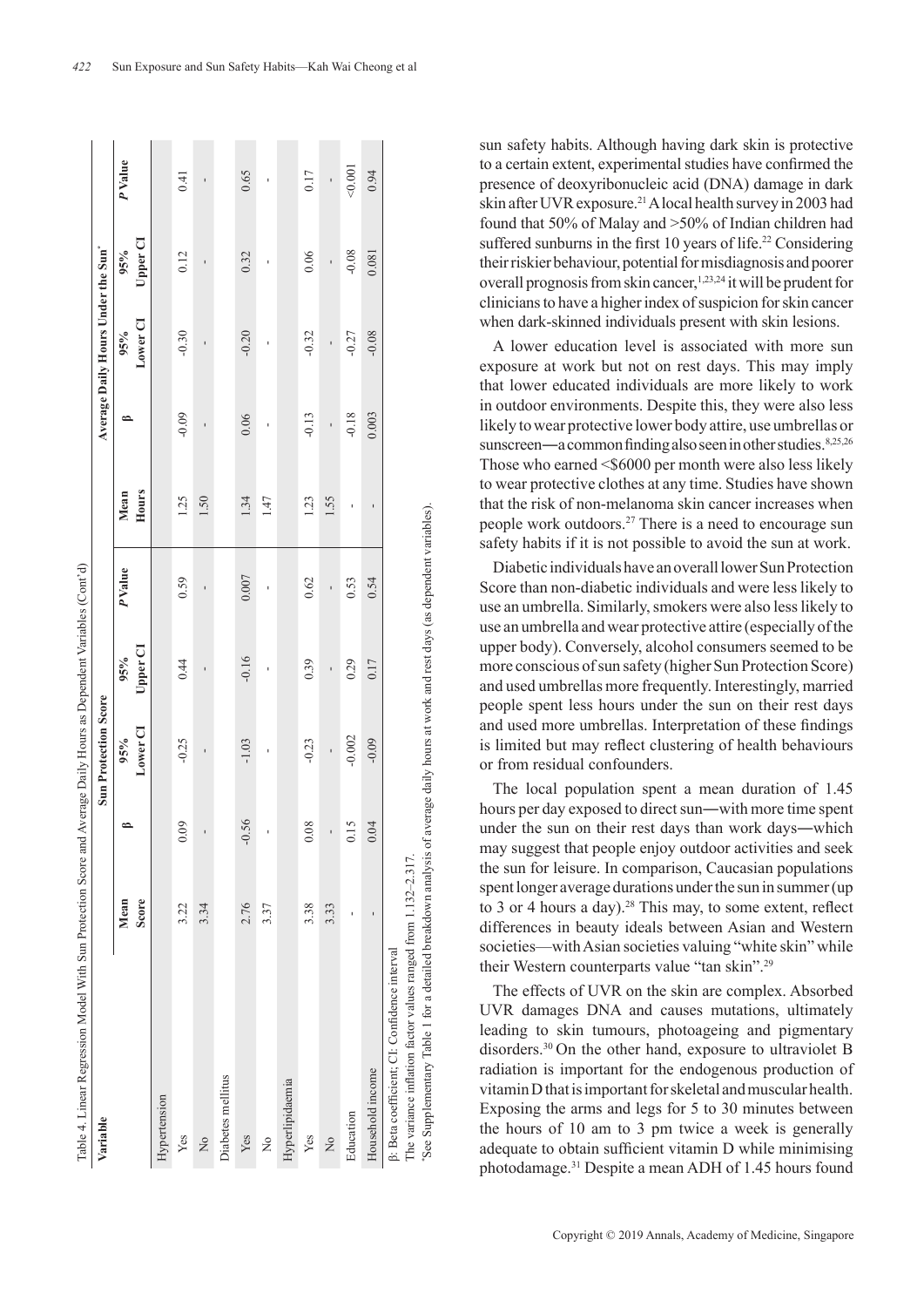in this study, the local prevalence of vitamin D deficiency is high at  $42\%$  in a healthy population<sup>32</sup> and  $57.5\%$  in those who suffered a hip fracture,<sup>33</sup> which may suggest that there are other more important factors that contribute to vitamin D deficiency such as diet or physical inactivity.<sup>34</sup>

There are several limitations in this study. Information obtained by self-reporting during the interviews may result in recall or social desirability bias. Due to the study design, we were unable to examine cause-and-effect relationships and found that several statistically significant results were likely explained by residual confounders. The Sun Protection Score was designed to capture general sun safety habits but is not a validated scoring system. Further studies that examine factors such as indoor and outdoor tanning, family history of skin cancer, incidence of sunburn and attitudes towards change may provide more information to guide more effective health initiatives.<sup>35</sup>

#### **Conclusion**

This study revealed that although our local population spends less time under the sun as compared to Western populations, sun safety habits are not widely practised. The study has identified that men, young adults, Indians, dark-skinned individuals and those with lower education are most vulnerable to poor sun safety habits and prolonged sun exposure, and may benefit the most from sun safety health promotions. Future research may include longitudinal studies to examine sun exposure trends among the local population over time and determine the effectiveness of health initiatives.

#### REFERENCES

- 1. Armstrong BK, Kricker A. The epidemiology of UV induced skin cancer. J Photochem Photobiol B 2001;63:8-18.
- 2. Zanetti R, Rosso S, Martinez C, Nieto A, Miranda A, Mercier M, et al. Comparison of risk patterns in carcinoma and melanoma of the skin in men: a multi-centre case-case-control study. Br J Cancer 2006;94:743-51.
- 3. Gandini S, Sera F, Cattaruzza MS, Pasquini P, Zanetti R, Masini C, et al. Meta-analysis of risk factors for cutaneous melanoma: III. Family history, actinic damage and phenotypic factors. Eur J Cancer 2005;41:2040-59.
- 4. Sng J, Koh D, Siong WC, Choo TB. Skin cancer trends among Asians living in Singapore from 1968 to 2006. J Am Acad Dermatol 2009;61:426-32.
- 5. National Registry of Diseases Office. Singapore Cancer Registry: Annual Registry Report 2015. Available at: https://www.nrdo.gov.sg/docs/ librariesprovider3/Publications-Cancer/cancer-registry-annual-report-2015\_ web.pdf?sfvrsn=10. Accessed on 10 February 2019.
- 6. Boldeman C, Bränström R, Dal H, Kristjansson S, Rodvall Y, Jansson B, et al. Tanning habits and sunburn in a Swedish population age 13–50 years. Eur J Cancer 2001;37:2441-8.
- 7. Geller AC, Colditz G, Oliveria S, Emmons K, Jorgensen C, Aweh GN, et al. Use of sunscreen, sunburning rates, and tanning bed use among more than 10,000 US children and adolescents. Pediatrics 2002;109:1009-14.
- 8. Falk M, Anderson C. Influence of age, gender, educational level and selfestimation of skin type on sun exposure habits and readiness to increase sun protection. Cancer Epidemiol 2013;37:127-32.
- 9. Buller DB, Cokkinides V, Hall HI, Hartman AM, Saraiya M, Miller E, et al. Prevalence of sunburn, sun protection, and indoor tanning behaviors among Americans: review from national surveys and case studies of 3 states. J Am Acad Dermatol 2011;65:S114-23.
- 10. Pengpid S, Peltzer K. Sun protection use behaviour among University students from 25 low, middle income and emerging economy countries. Asian Pac J Cancer Prev 2015;16:1385-9.
- 11. Dobbinson S, Wakefield M, Hill D, Girgis A, Aitken JF, Beckmann K, et al. Prevalence and determinants of Australian adolescents' and adults' weekend sun protection and sunburn, summer 2003–2004. J Am Acad Dermatol 2008;59:602-14.
- 12. Saw Swee Hock School of Public Health, National University of Singapore. Singapore Population Health Studies. Available at: http://blog.nus.edu. sg/sphs/. Accessed on 10 February 2019.
- 13. Health Promotion Board. Obesity: HPB-MOH Clinical Practice Guidelines 1/2016. Available at: https://www.hpb.gov.sg/docs/default-source/pdf/ obesity-cpg\_main\_for-online-30-aug.pdf?sfvrsn=2288eb72\_0. Accessed on 10 February 2019.
- 14. Sachdeva S. Fitzpatrick skin typing: applications in dermatology. Indian J Dermatol Venereol Leprol 2009;75:93.
- 15. Poon TS, Barnetson RS. The importance of using broad spectrum SPF 30+ sunscreens in tropical and subtropical climates. Photodermatol Photoimmunol Photomed 2002;18:175-8.
- 16. Schalka S, Dos Reis VMS, Cucé LC. The influence of the amount of sunscreen applied and its sun protection factor (SPF): evaluation of two sunscreens including the same ingredients at different concentrations. Photodermatol Photoimmunol Photomed 2009;25:175-80.
- 17. Ou-Yang H, Stanfield J, Cole C, Appa Y, Rigel D. High-SPF sunscreens (SPF ≥70) may provide ultraviolet protection above minimal recommended levels by adequately compensating for lower sunscreen user application amounts. J Am Acad Dermatol 2012:67:1220-7.
- 18. Robinson JK, Rigel DS, Amonette RA. Trends in sun exposure knowledge, attitudes, and behaviors: 1986 to 1996. J Am Acad Dermatol 1997;37:179‒86.
- 19. Johnson EY, Lookingbill DP. Sunscreen use and sun exposure: trends in a white population. Arch Dermatol 1984;120:727-31.
- 20. Cheng S, Lian S, Hao Y, Kang N, Li S, Nie Y, et al. Sun-exposure knowledge and protection behavior in a North Chinese population: a questionnaire-based study. Photodermatol Photoimmunol Photomed 2010;26:177‒81.
- 21. Tadokoro T, Kobayashi N, Zmudzka BZ, Ito S, Wakamatsu K, Yamaguchi Y, et al. UV-induced DNA damage and melanin content in human skin differing in racial/ethnic origin. FASEB J 2003;17:1177-9.
- 22. Nyiri P. Sun protection in Singapore's schools. Singapore Med J 2005;46:471‒5.
- 23. Agbai ON, Buster K, Sanchez M, Hernandez C, Kundu RV, Chiu M, et al. Skin cancer and photoprotection in people of color: a review and recommendations for physicians and the public. J Am Acad Dermatol 2014;70:748‒62.
- 24. Cormier JN, Xing Y, Ding M, Lee JE, Mansfield PF, Gershenwald JE, et al. Ethnic differences among patients with cutaneous melanoma. Arch Intern Med 2006;166:1907‒14.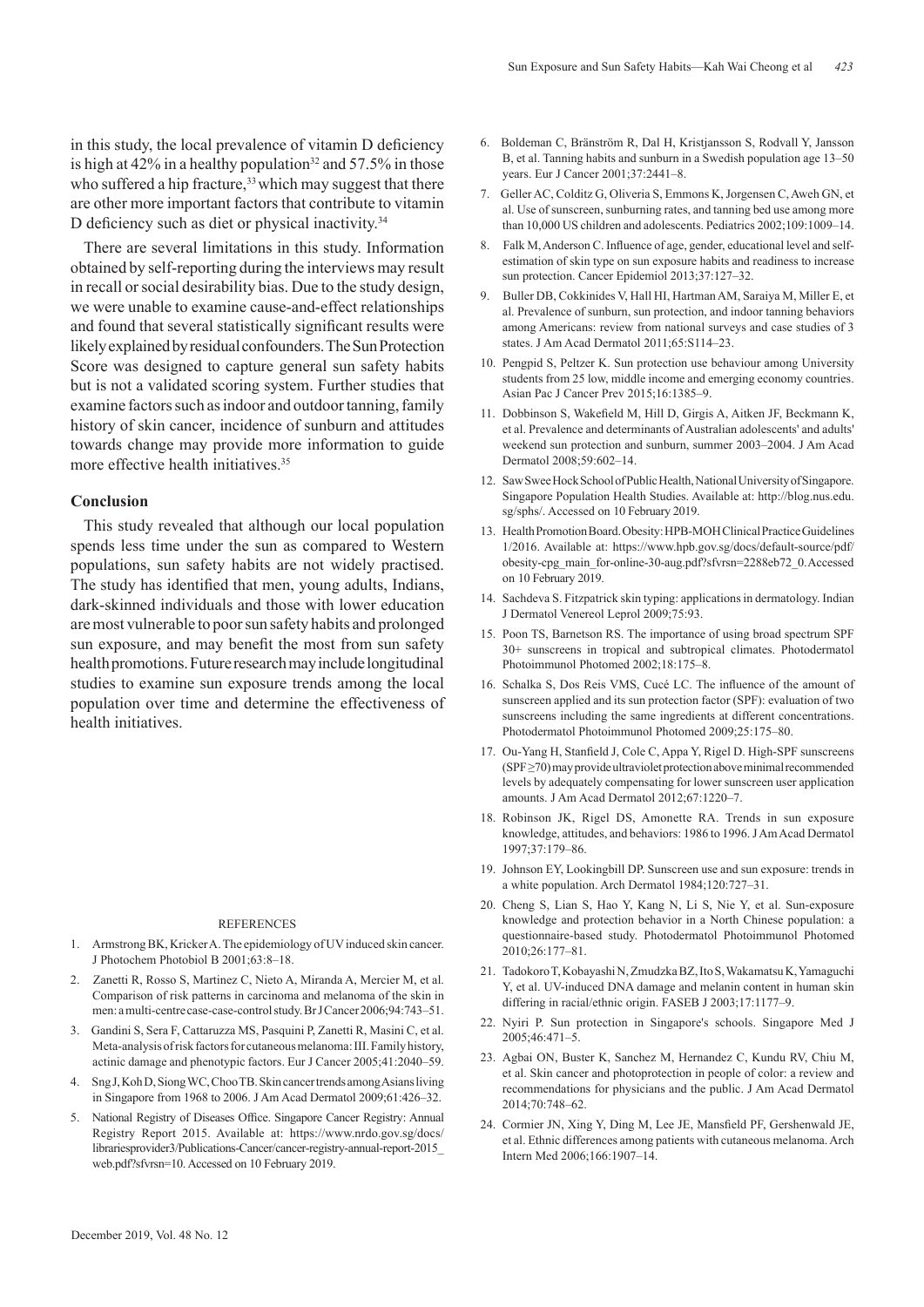- 25. Koh HK, Bak SM, Geller AC, Mangione TW, Hingson RW, Levenson SM, et al. Sunbathing habits and sunscreen use among white adults: results of a national survey. Am J Public Health 1997;87:1214‒7.
- 26. Berwick M, Fine JA, Bolognia JL. Sun exposure and sunscreen use following a community skin cancer screening. Prev Med 1992;21:302-10.
- 27. Fartasch M, Diepgen TL, Schmitt J, Drexler H. The relationship between occupational sun exposure and non-melanoma skin cancer: clinical basics, epidemiology, occupational disease evaluation, and prevention. Dtsch Arztebl Int 2012;109:715-20.
- 28. Autier P, Boniol M, Doré JF. Sunscreen use and increased duration of intentional sun exposure: still a burning issue. Int J Cancer 2007;121:1-5.
- 29. Xie Q, Zhang M. White or tan? A cross-cultural analysis of skin beauty advertisements between China and the United States. Asian J Commun 2013;23:538‒54.
- 30. Matsumura Y, Ananthaswamy HN. Toxic effects of ultraviolet radiation on the skin. Toxicol Appl Pharmacol 2004;195:298-308.
- 31. Nimitphong H, Holick MF. Vitamin D status and sun exposure in Southeast Asia. Dermatoendocrinol 2013;5:34‒7.
- 32. Bi X, Tey SL, Leong C, Quek R, Henry CJ. Prevalence of vitamin D deficiency in Singapore: its implications to cardiovascular risk factors. PLoS One 2016;11:e0147616.
- 33. Ramason R, Selvaganapathi N, Ismail NH, Wong WC, Rajamoney GN, Chong MS. Prevalence of vitamin D deficiency in patients with hip fracture seen in an orthogeriatric service in sunny singapore. Geriatr Orthop Surg Rehabil 2014;5:82-6.
- 34. Fernandes MR, Barreto WDRJ. Association between physical activity and vitamin D: a narrative literature review. Rev Assoc Med Bras (1992) 2017;63:550‒6.
- 35. Lee SX, Chong WS, Lauw XT, Tan SK, Oon HH. The effectiveness of a pharmacist-led sun protection counselling service: results from a tertiary dermatology centre in Singapore. Ann Acad Med Singapore 2018;47:196‒200.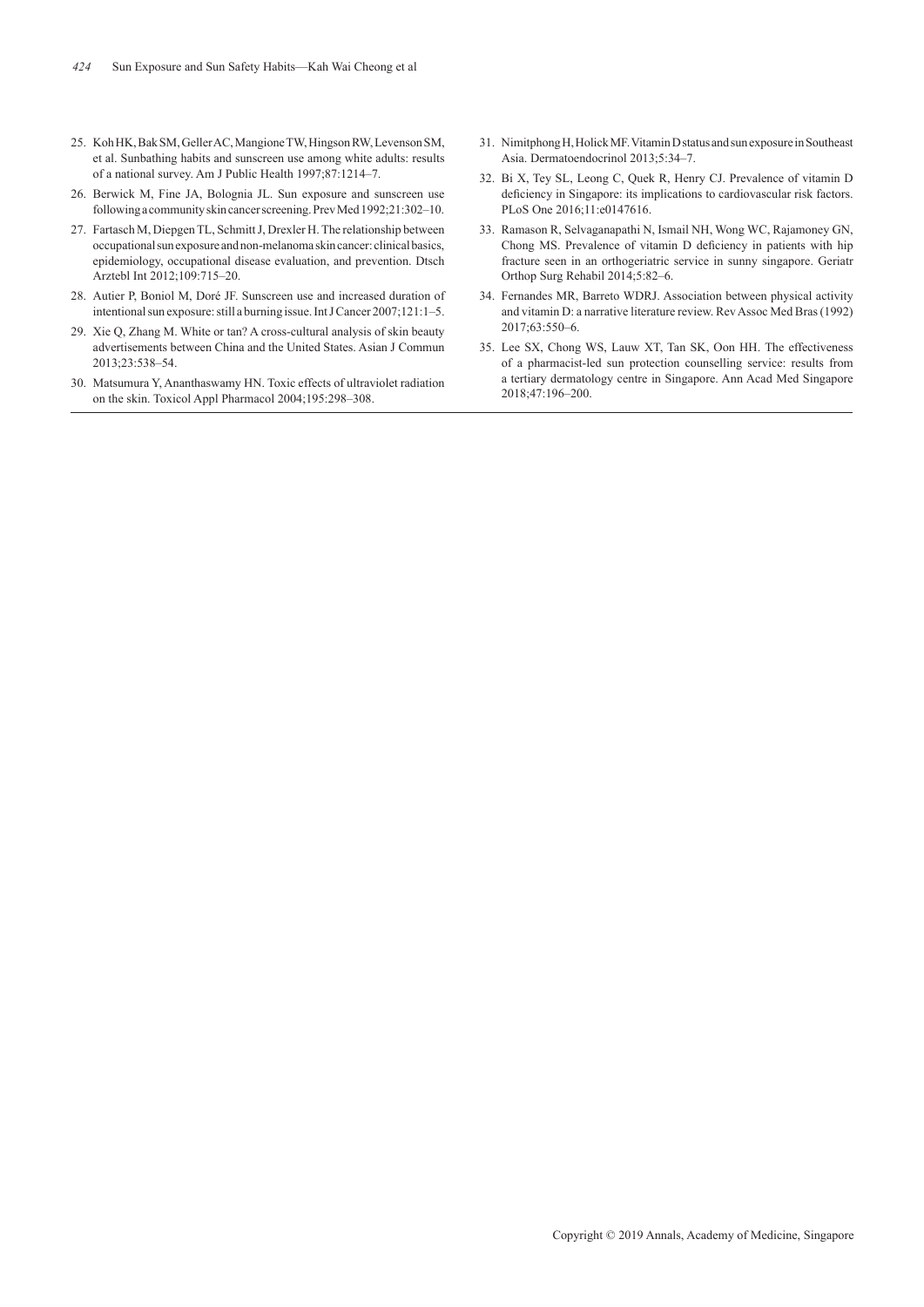| Supplementary Table 1. Logistic Regression Model With Breakdown Analysis of the Wearing of Protective Upper and Lower Body Attire as Dichotomous Dependent Variables |                 |                      |                                                          |                               |                                        |                |             |                           |                                                    |                            |                 |                |
|----------------------------------------------------------------------------------------------------------------------------------------------------------------------|-----------------|----------------------|----------------------------------------------------------|-------------------------------|----------------------------------------|----------------|-------------|---------------------------|----------------------------------------------------|----------------------------|-----------------|----------------|
| Variable                                                                                                                                                             |                 |                      | Wearing of Protective Upper                              | Attire<br><b>Body</b>         | $\Delta$ ny<br>$\overline{\mathbf{a}}$ |                |             |                           | earing of Protective Lower Body Attire at Any Time |                            |                 |                |
|                                                                                                                                                                      | Yes             | $\tilde{\mathsf{z}}$ | Adjusted<br>$\alpha$                                     | Lower <sub>CI</sub><br>$95\%$ | Upper Cl<br>$95\%$                     | P Value        | Yes         | $\mathsf{S}^{\mathsf{o}}$ | Adjusted<br>$\frac{1}{2}$                          | Lower <sub>CI</sub><br>95% | Upper CI<br>95% | P Value        |
| Age (years)                                                                                                                                                          | $\mathbf{I}$    | $\mathbf I$          | 1.02                                                     | 1.01                          | 1.03                                   | < 0.001        | $\mathbf I$ | $\blacksquare$            | 0.95                                               | $\overline{5}$<br>Ö        | 0.96            | 0.001          |
| Gender                                                                                                                                                               |                 |                      |                                                          |                               |                                        |                |             |                           |                                                    |                            |                 |                |
| Male                                                                                                                                                                 | 387             | 570                  | 0.99                                                     | 0.78                          | 27                                     | 0.95           | 609         | 243                       | 2.89                                               | 2.11                       | 3.96            | 0.001          |
| Female                                                                                                                                                               | 515             | 511                  | $1.00\,$                                                 | $\mathbf{I}$                  | $\mathbf{I}$                           | $\mathbf{I}$   | 382         | 487                       | $1.00\,$                                           | $\mathbf{I}$               | $\mathbf{I}$    |                |
| Race                                                                                                                                                                 |                 |                      |                                                          |                               |                                        | 0.001          |             |                           |                                                    |                            |                 | 0.001          |
| Chinese                                                                                                                                                              | 248             | 446                  | 1.00                                                     | $\mathbf{I}$                  | $\mathbf{L}$                           | $\mathbf{L}$   | 467         | 114                       | 1.00                                               | $\mathbf{r}$               | $\mathbf{r}$    | $\mathbf{r}$   |
| Malay                                                                                                                                                                | 287             | 233                  | 2.91                                                     | 2.13                          | 3.99                                   | 0.001          | 186         | 278                       | 0.14                                               | 0.09                       | 0.21            | 0.001          |
| Indian                                                                                                                                                               | 200             | 234                  | 2.18                                                     | 1.56                          | 3.05                                   | 0.001          | 181         | 194                       | 0.14                                               | 0.09                       | 0.22            | 0.001          |
| Fitzpatrick skin type                                                                                                                                                |                 |                      |                                                          |                               |                                        | 0.001          |             |                           |                                                    |                            |                 | 0.64           |
| $\overline{ }$                                                                                                                                                       | $\overline{21}$ | 13                   | $1.00\,$                                                 | $\mathbf{I}$                  | $\mathbf{I}$                           | $\mathbf{L}$   | 12          | 13                        | $1.00\,$                                           | $\mathbf{I}$               | $\mathbf{I}$    |                |
| $\mathbb{C}^1$                                                                                                                                                       | 57              | 63                   | 0.51                                                     | 0.20                          | 1.31                                   | 0.16           | 64          | 37                        | 1.64                                               | 0.48                       | 5.60            | 0.43           |
| $\sim$                                                                                                                                                               | 604             | 638                  | 0.42                                                     | 0.18                          | 0.99                                   | 0.05           | 633         | 41                        | 1.91                                               | 0.63                       | 4.82            | 0.25           |
| 4                                                                                                                                                                    | 161             | 283                  | 0.21                                                     | $0.08\,$                      | 0.50                                   | $0.01\,$       | 214         | 187                       | 2.22                                               | 0.71                       | 6.99            | 0.17           |
| $\sim$                                                                                                                                                               | 56              | $\overline{8}1$      | 0.22                                                     | 0.08                          | 0.60                                   | 0.02           | $64$        | 52                        | 2.58                                               | 0.77                       | 8.66            | 0.13           |
| $\circ$                                                                                                                                                              | $\epsilon$      | $\sim$               | 0.29                                                     | 0.04                          | 2.30                                   | 0.24           | 4           | $\circ$                   | $\circ$                                            | $\mathbf{I}$               | $\mathbf{I}$    | 0.99           |
| Marital status                                                                                                                                                       |                 |                      |                                                          |                               |                                        |                |             |                           |                                                    |                            |                 |                |
| Married                                                                                                                                                              | 642             | 707                  | 0.84                                                     | 0.66                          | 1.09                                   | 0.16           | 281         | 883                       | 0.73                                               | 0.53                       | 1.02            | 0.07           |
| Single/divorced/widowed                                                                                                                                              | 257             | 369                  | $1.00\,$                                                 | $\blacksquare$                | $\mathbf{I}$                           | $\blacksquare$ | 130         | 420                       | 1.00                                               | $\mathbf{I}$               | $\mathbf{I}$    | $\blacksquare$ |
| Employment status                                                                                                                                                    |                 |                      |                                                          |                               |                                        |                |             |                           |                                                    |                            |                 |                |
| Employed                                                                                                                                                             | 645             | 750                  | 1.49                                                     | 1.17                          | $\overline{1.91}$                      | 0.02           | 286         | 928                       | 1.15                                               | 0.85                       | 1.55            | 0.38           |
| Unemployed                                                                                                                                                           | 254             | 325                  | $1.00\,$                                                 | $\mathbf{I}$                  | $\mathbf I$                            | $\mathbf I$    | 125         | 374                       | $1.00\,$                                           | $\blacksquare$             | $\mathbf I$     | $\mathbf I$    |
| Ever smoked                                                                                                                                                          |                 |                      |                                                          |                               |                                        |                |             |                           |                                                    |                            |                 |                |
| Yes                                                                                                                                                                  | 262             | 441                  | 0.68                                                     | 0.53                          | 0.88                                   | 0.03           | 415         | 211                       | 1.05                                               | 0.76                       | 1.45            | 0.78           |
| $\rm \stackrel{\circ}{\rm \bf Z}$                                                                                                                                    | 637             | 636                  | $1.00\,$                                                 | $\mathbf{I}$                  | $\mathbf{I}$                           | $\blacksquare$ | 574         | 515                       | 1.00                                               | $\mathbf{I}$               | $\mathbf{I}$    | $\mathbf{I}$   |
| Ever drank alcohol                                                                                                                                                   |                 |                      |                                                          |                               |                                        |                |             |                           |                                                    |                            |                 |                |
| Yes                                                                                                                                                                  | 400             | 661                  | 0.70                                                     | 0.55                          | 0.90                                   | 0.03           | 683         | 245                       | 2.13                                               | $1.61\,$                   | 2.83            | 0.001          |
| $\rm \stackrel{\circ}{\rm \stackrel{\circ}{\rm \scriptscriptstyle M}}$                                                                                               | 499             | 416                  | $1.00\,$                                                 | $\blacksquare$                | $\blacksquare$                         | $\mathbf{I}$   | 306         | 481                       | $1.00\,$                                           | $\blacksquare$             | $\mathbf{I}$    | $\blacksquare$ |
| Body mass index $($ >23)                                                                                                                                             |                 |                      |                                                          |                               |                                        |                |             |                           |                                                    |                            |                 |                |
| Yes                                                                                                                                                                  | 561             | 598                  | 1.15                                                     | 0.92                          | 1.42                                   | 0.22           | 551         | 446                       | 1.06                                               | 0.81                       | 1.39            | 0.68           |
| $\stackrel{\circ}{\mathbf{Z}}$                                                                                                                                       | 338             | 479                  | $1.00\,$                                                 |                               |                                        |                | 438         | 280                       | 1.00                                               | $\blacksquare$             | $\mathbf{I}$    | $\mathbf I$    |
| CI: Confidence interval; GCE: General Certificate of Education;<br>The variance inflation factors ranged from 1.138-2.318.                                           |                 |                      | OR: Odds ratio; PSLE: Primary School Leaving Examination |                               |                                        |                |             |                           |                                                    |                            |                 |                |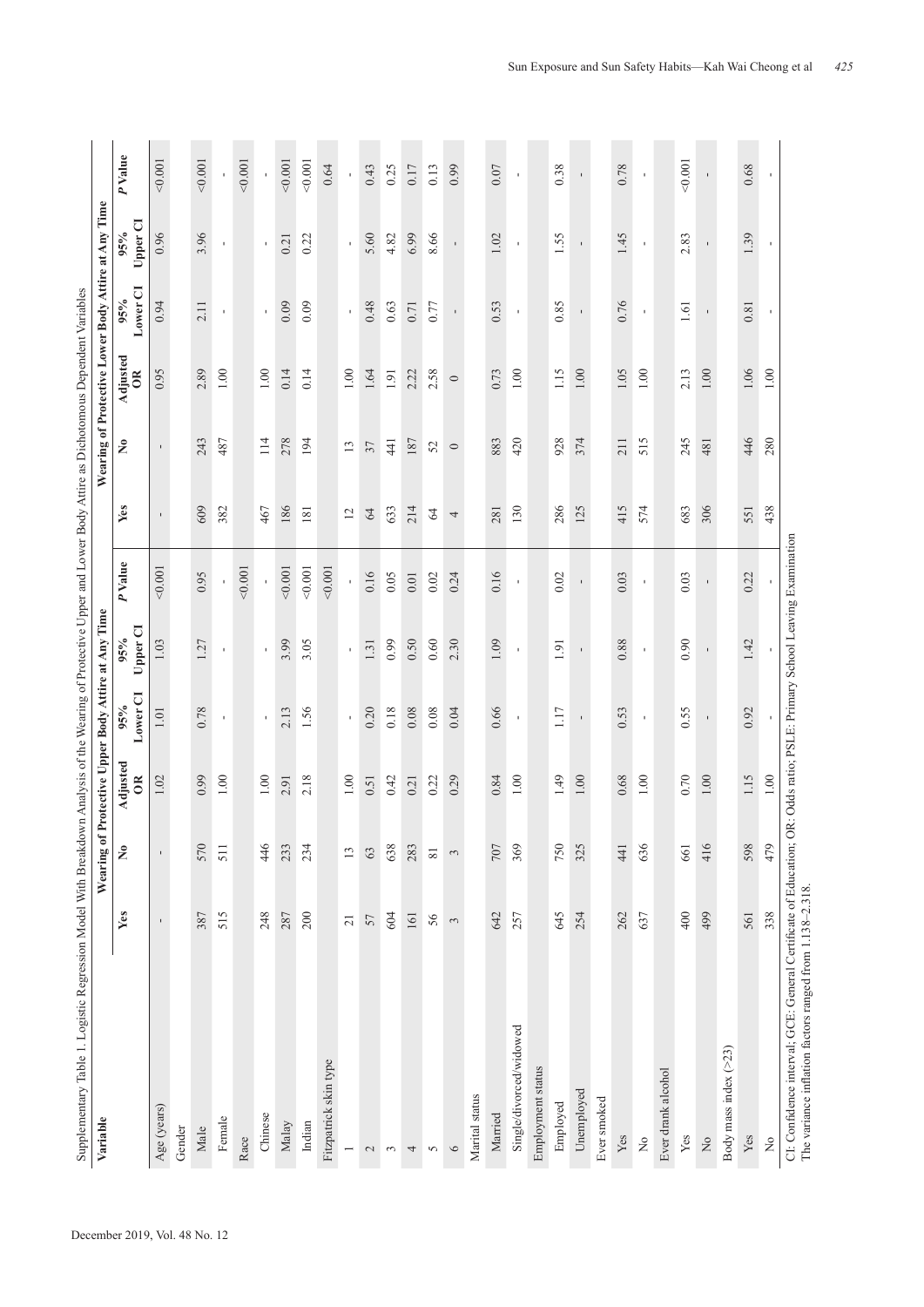| ļ<br>ı                                         |  |
|------------------------------------------------|--|
|                                                |  |
|                                                |  |
| l                                              |  |
|                                                |  |
|                                                |  |
| J<br>I                                         |  |
| ı                                              |  |
|                                                |  |
| ï                                              |  |
|                                                |  |
| l                                              |  |
|                                                |  |
|                                                |  |
|                                                |  |
|                                                |  |
|                                                |  |
|                                                |  |
| j                                              |  |
| r<br>$\mathbf{r}$<br>ׇ֠<br>$\overline{a}$<br>Į |  |
| j                                              |  |
|                                                |  |
|                                                |  |
| l                                              |  |
| j<br>į<br>l                                    |  |
| l<br>I                                         |  |
| Ì                                              |  |
| I<br>j                                         |  |
| i                                              |  |
| ï                                              |  |

| Supplementary Table 1. Logistic Regression Model With Breakdown Analysis of the Wearing of Protective Upper and Lower Body Attire as Dichotomous Dependent Variables (Cont'd) |               |                      |                       |                                                       |                    |             |                |                      |                                                     |                    |                 |                  |
|-------------------------------------------------------------------------------------------------------------------------------------------------------------------------------|---------------|----------------------|-----------------------|-------------------------------------------------------|--------------------|-------------|----------------|----------------------|-----------------------------------------------------|--------------------|-----------------|------------------|
| Variable                                                                                                                                                                      |               |                      |                       | Wearing of Protective Upper Body Attire at Any Time   |                    |             |                |                      | Wearing of Protective Lower Body Attire at Any Time |                    |                 |                  |
|                                                                                                                                                                               | Yes           | $\tilde{\mathsf{z}}$ | Adjusted<br>$\approx$ | Lower <sub>CI</sub><br>$95\%$                         | Upper CI<br>$95\%$ | P Value     | Yes            | $\tilde{\mathbf{z}}$ | Adjusted<br>$\approx$                               | Lower CI<br>$95\%$ | Upper CI<br>95% | P Value          |
| Hypertension                                                                                                                                                                  |               |                      |                       |                                                       |                    |             |                |                      |                                                     |                    |                 |                  |
| Yes                                                                                                                                                                           | 181           | 172                  | 1.21                  | 0.90                                                  | 1.63               | 0.20        | $\frac{44}{3}$ | 148                  | 1.01                                                | 0.69               | 1.48            | 0.96             |
| $\rm \stackrel{\circ}{\rm \stackrel{\circ}{\rm \scriptscriptstyle M}}$                                                                                                        | 712           | 891                  | 1.00                  |                                                       |                    |             | 837            | 568                  | 1.00                                                |                    |                 | $\mathbf{I}$     |
| Diabetes mellitus                                                                                                                                                             |               |                      |                       |                                                       |                    |             |                |                      |                                                     |                    |                 |                  |
| Yes                                                                                                                                                                           | 93            | 95                   | 0.90                  | 0.62                                                  | 1.31               | 0.59        | 61             | 92                   | 0.73                                                | 0.45               | 1.17            | 0.19             |
| $\stackrel{\circ}{\simeq}$                                                                                                                                                    | 800           | 970                  | 1.00                  | $\blacksquare$                                        | $\blacksquare$     | $\mathbf I$ | 921            | 624                  | 1.00                                                | ı                  | $\mathbf{I}$    | ı                |
| Hyperlipidaemia                                                                                                                                                               |               |                      |                       |                                                       |                    |             |                |                      |                                                     |                    |                 |                  |
| Yes                                                                                                                                                                           | 253           | 240                  | 1.07                  | 0.83                                                  | 1.40               | 0.59        | 205            | 200                  | 1.00                                                | 0.72               | 1.40            | 0.98             |
| $\rm \stackrel{\circ}{\rm \stackrel{>}{\rm \sim}}$                                                                                                                            | 617           | 796                  | 1.00                  | $\mathbf{I}$                                          | $\mathbf{I}$       | ı           | 756            | 499                  | 1.00                                                | ı                  | $\mathbf{I}$    | ı                |
| Education                                                                                                                                                                     |               |                      |                       |                                                       |                    | 0.05        |                |                      |                                                     |                    |                 | $\overline{0}$ . |
| PSLE or below                                                                                                                                                                 | 179           | 166                  | 1.00                  | $\mathbf{I}$                                          | $\mathbf{I}$       | ï           | 85             | 184                  | 1.00                                                | $\mathbf{I}$       | ı               | ï                |
| GCE Ordinary or Normal level                                                                                                                                                  | 318           | 421                  | 1.01                  | 0.73                                                  | 1.39               | 0.98        | 259            | 297                  | 1.65                                                | 1.10               | 2.49            | 0.02             |
| GCE Advanced level or diploma                                                                                                                                                 | 178           | 269                  | 0.97                  | 0.66                                                  | 1.42               | 0.86        | 273            | 128                  | 1.49                                                | 0.92               | 2.41            | 0.10             |
| University degree and above                                                                                                                                                   | 223           | 220                  | 1.45                  | 0.96                                                  | 2.19               | 0.08        | 271            | 117                  | 1.66                                                | 0.98               | 2.78            | 0.06             |
| Household income per month                                                                                                                                                    |               |                      |                       |                                                       |                    | 0.97        |                |                      |                                                     |                    |                 | 0.03             |
| 82000                                                                                                                                                                         | 156           | 185                  | 1.00                  | ı                                                     | ı                  | ï           | 128            | 157                  | 1.00                                                |                    | ı               | ï                |
| $$2000 - 3999$                                                                                                                                                                | 260           | 319                  | 1.01                  | 0.40                                                  | 1.36               | 0.80        | 263            | 236                  | 1.05                                                | 0.72               | 1.53            | 0.81             |
| $6665 - 0000*$                                                                                                                                                                | 176           | 228                  | 1.05                  | 0.75                                                  | 1.47               | 0.61        | 217            | 144                  | 1.19                                                | 0.79               | 1.79            | 0.42             |
| 286000                                                                                                                                                                        | 223           | 252                  | 1.10                  | 0.77                                                  | 1.56               | 0.21        | 300            | 121                  | 1.77                                                | 114                | 2.74            | 0.01             |
| Total, $n$ $(%)$                                                                                                                                                              | (45.4)<br>902 | (54.6)<br>1081       |                       |                                                       |                    |             | (42.4)<br>730  | (57.6)<br>991        |                                                     |                    |                 |                  |
| $CI$ Confidence interval: $GCE$ ; General Certificate of Education: $OR$                                                                                                      |               |                      |                       | Odds ratio: PSI E: Primary School Leaving Examination |                    |             |                |                      |                                                     |                    |                 |                  |

CI: Confidence interval; GCE: General Certificate of Education; OR: Odds ratio; PSLE: Primary School Leaving Examination Leaving Ex CI: Conneence interval; GCE: General Certineae of Education;<br>The variance inflation factor values ranged from 1.138–2.318. The variance inflation factor values ranged from 1.138‒2.318.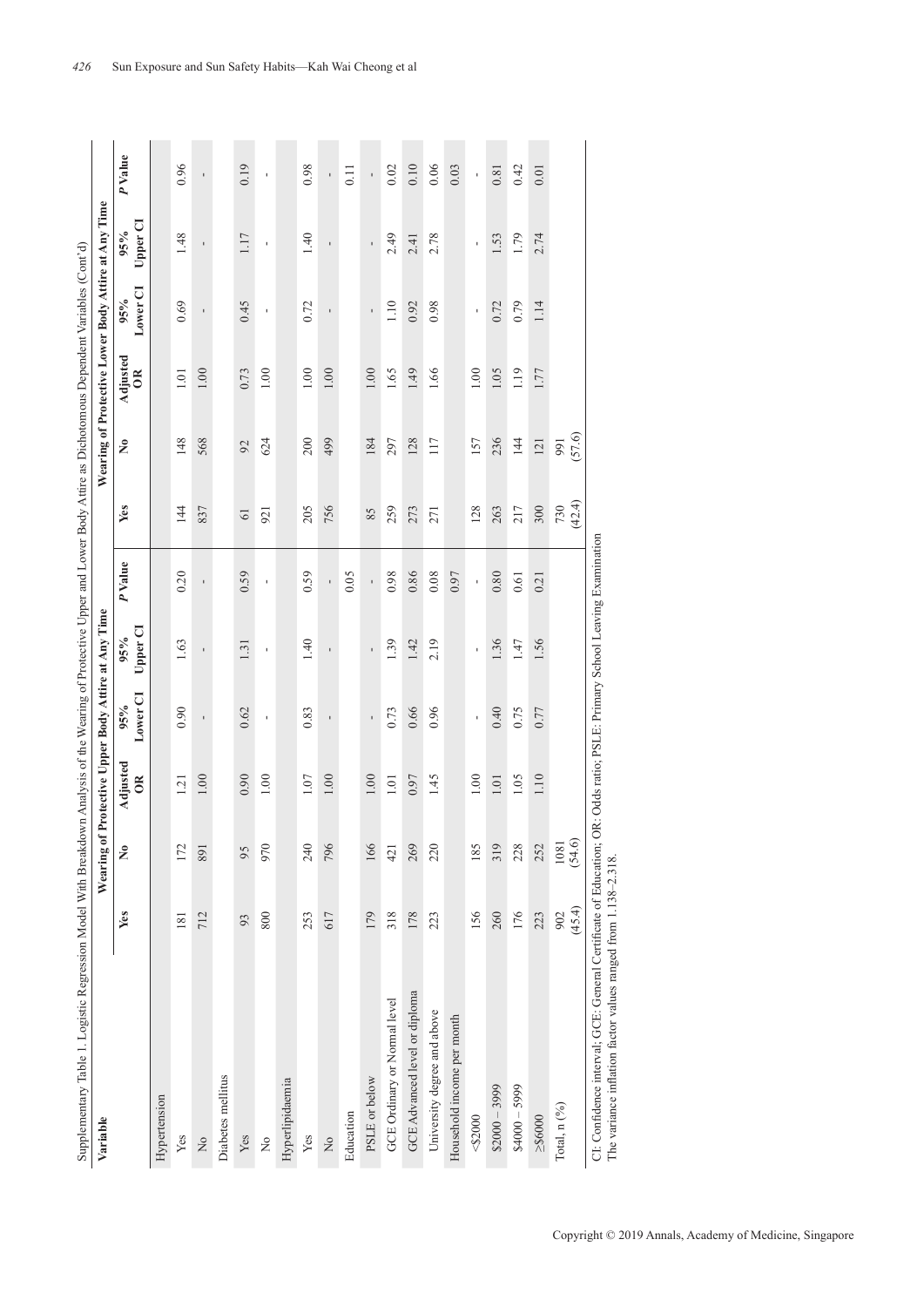| Supplementary Table 2. Linear Regression Model With Breakdown Analysis of the Average Number of Hours Spent Under the Sun at Work and on Rest Days as Dependent Variables |                |                |                 |                                            |                |               |                |                                                          |                 |                |
|---------------------------------------------------------------------------------------------------------------------------------------------------------------------------|----------------|----------------|-----------------|--------------------------------------------|----------------|---------------|----------------|----------------------------------------------------------|-----------------|----------------|
| Variable                                                                                                                                                                  | Average N      |                |                 | umber of Hours Spent Under the Sun at Work |                |               |                | Average Number of Hours Spent Under the Sun on Rest Days |                 |                |
|                                                                                                                                                                           | Hours<br>Mean  | ≏              | Lower CI<br>95% | Upper CI<br>95%                            | <b>PValue</b>  | Hours<br>Mean | $\approx$      | Lower CI<br>95%                                          | Upper CI<br>95% | <b>P</b> Value |
| Age (years)                                                                                                                                                               | $\blacksquare$ | $-0.02$        | $-0.04$         | $-0.02$                                    | 0.001          | ı,            | $-0.23$        | $-0.03$                                                  | $-0.02$         | 0.001          |
| Gender                                                                                                                                                                    |                |                |                 |                                            |                |               |                |                                                          |                 |                |
| Male                                                                                                                                                                      | 1.91           | 0.5            | 0.81            | 1.30                                       | 0.001          | 1.76          | 0.42           | 0.24                                                     | 0.60            | 0.001          |
| Female                                                                                                                                                                    | 0.72           | $\blacksquare$ | $\blacksquare$  | $\blacksquare$                             | $\blacksquare$ | 1.38          | $\blacksquare$ | $\blacksquare$                                           | $\blacksquare$  | $\blacksquare$ |
| Race                                                                                                                                                                      |                |                |                 |                                            |                |               |                |                                                          |                 |                |
| Chinese                                                                                                                                                                   | 1.08           | $-0.27$        | $-0.57$         | 0.04                                       | 0.08           | 1.37          | $-0.19$        | $-0.41$                                                  | 0.03            | 0.10           |
| Malay                                                                                                                                                                     | 1.90           | 0.24           | $-0.09$         | 0.56                                       | 0.14           | 1.57          | $0.02\,$       | 0.21                                                     | 0.25            | 0.89           |
| Indian                                                                                                                                                                    | 1.35           | $-0.41$        | $-0.75$         | $-0.07$                                    | $0.02\,$       | 1.66          | $-0.002$       | $-0.24$                                                  | 0.24            | 0.90           |
| Fitzpatrick skin type                                                                                                                                                     | $\mathbf{I}$   | 0.35           | 0.20            | 0.50                                       | 0.001          |               | 0.04           | $-0.07$                                                  | 0.15            | 0.50           |
| Marital status                                                                                                                                                            |                |                |                 |                                            |                |               |                |                                                          |                 |                |
| Married                                                                                                                                                                   | 1.36           | 0.08           | $-0.18$         | 0.33                                       | 0.56           | 1.34          | $-0.31$        | $-0.48$                                                  | $-0.13$         | 0.001          |
| Single/divorced/widowed                                                                                                                                                   | 1.47           |                | $\blacksquare$  | $\blacksquare$                             | $\blacksquare$ | 1.92          | $\blacksquare$ | $\blacksquare$                                           | $\mathbf{I}$    | $\blacksquare$ |
| Employment status                                                                                                                                                         |                |                |                 |                                            |                |               |                |                                                          |                 |                |
| Employed                                                                                                                                                                  | $\blacksquare$ |                | $\blacksquare$  | $\blacksquare$                             | $\blacksquare$ | 1.60          | 0.05           | $-0.12$                                                  | 0.24            | 0.54           |
| Unemployed                                                                                                                                                                | $\mathbf{I}$   | $\blacksquare$ | $\blacksquare$  | $\mathbf I$                                | $\blacksquare$ | 1.34          | $\blacksquare$ | $\blacksquare$                                           | $\mathbf I$     | $\blacksquare$ |
| Ever smoked                                                                                                                                                               |                |                |                 |                                            |                |               |                |                                                          |                 |                |
| Yes                                                                                                                                                                       | 1.93           | 0.15           | $-0.10$         | 0.40                                       | 0.24           | 1.73          | $-0.09$        | $-0.27$                                                  | 0.09            | 0.33           |
| $\stackrel{\circ}{\simeq}$                                                                                                                                                | 1.03           |                | ı.              | ı.                                         | $\blacksquare$ | 1.48          |                | ı.                                                       | ٠               | ı.             |
| Ever drank alcohol                                                                                                                                                        |                |                |                 |                                            |                |               |                |                                                          |                 |                |
| Yes                                                                                                                                                                       | 1.41           | $-0.01$        | $-0.24$         | 0.23                                       | 0.96           | 1.64          | 0.09           | $-0.10$                                                  | 0.25            | 0.38           |
| $\stackrel{\circ}{\mathbf{Z}}$                                                                                                                                            | 1.36           |                |                 |                                            | ı              | 1.45          |                |                                                          |                 |                |
| Body mass index $($ >23)                                                                                                                                                  |                |                |                 |                                            |                |               |                |                                                          |                 |                |
| Yes                                                                                                                                                                       | 1.49           | 0.01           | $-0.21$         | 0.23                                       | 0.93           | 1.54          | 0.08           | $-0.06$                                                  | 0.25            | 0.22           |
| $\mathop{\mathsf{S}}\nolimits$                                                                                                                                            | 1.23           | $\blacksquare$ |                 |                                            | $\blacksquare$ | 1.49          |                |                                                          |                 | $\blacksquare$ |
| The variance inflation factor values ranged from 1.132-2.317.<br>β: Beta coefficient; CI: Confidence interval                                                             |                |                |                 |                                            |                |               |                |                                                          |                 |                |